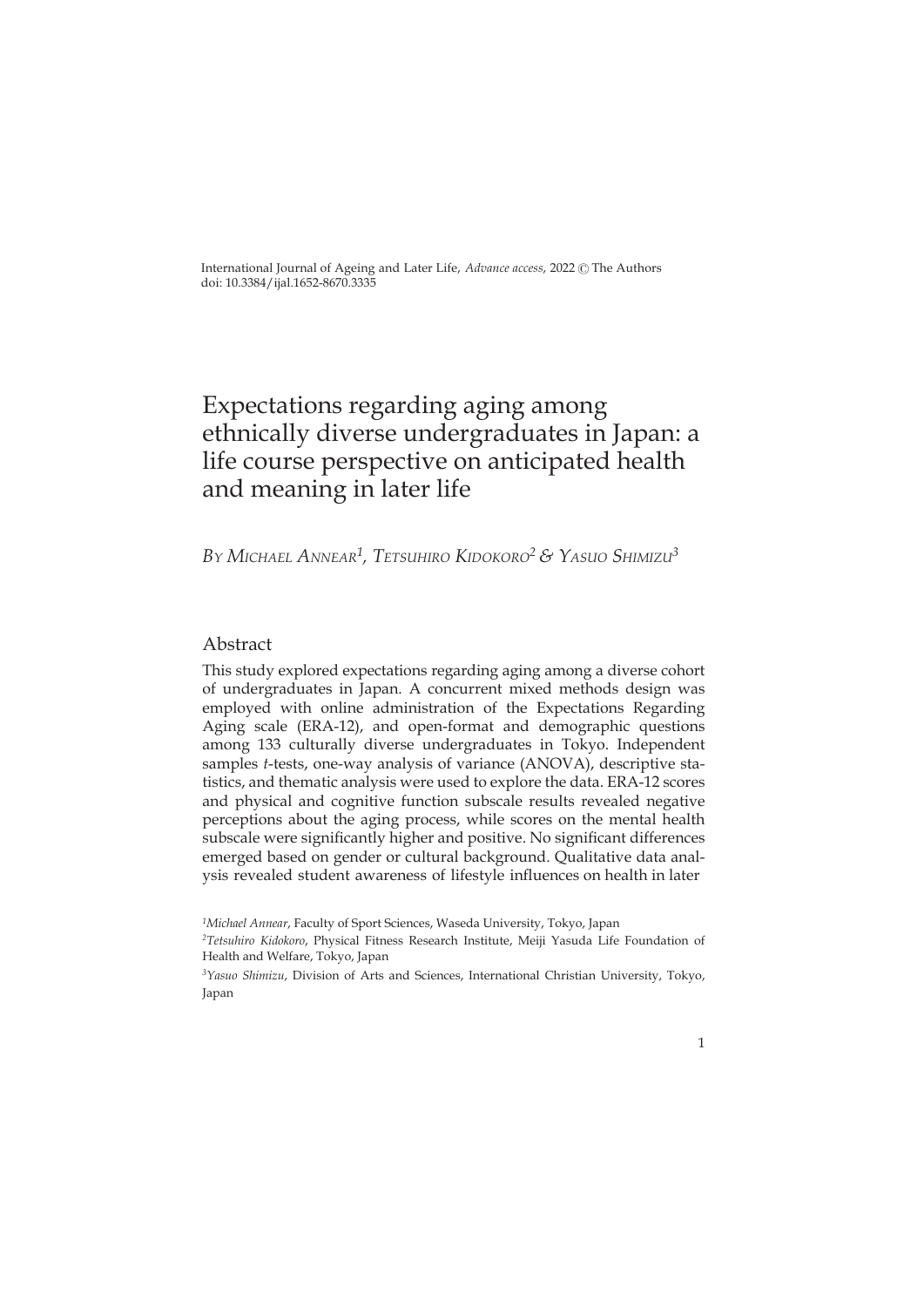life, concerns about current health and risk factors, and potential to transcend negative physical changes by finding meaning in other aspects of life. Understanding expectations regarding aging among younger cohorts may inform gerontological education and public health promotion to support a life course approach to healthy aging.

Keywords: health expectancy, healthy aging, life course, young adults.

#### Introduction

Japan leads the world in population aging and has been referred to as a super-aged society due to rapid declines in birth rate and a demographic shift toward older ages (Muramatsu & Akiyama 2011). Within the next 50 years, up to 41% of Japan's population will be aged 65 years or older, which will have major impacts on public health services, social security, and intergenerational relations (National Institute for Population and Social Security Research 2017). At the same time, Japan's population is also becoming more diverse as younger adults from overseas take up new educational opportunities and fill employment vacancies, resulting from Japan's changing demographic structure (Hashimoto 2017). In the last decade, for example, there has been a 10% annual increase in university enrolments among international students, with nearly 500,000 currently in Japan and 37 universities offering government-funded bilingual education programs (Japan Student Services Organization 2019). To ensure that the increasingly diverse and aged population of Japan lives a healthy and active life, it is necessary to understand and promote health across the life course. This is because the majority of diseases that drive morbidity and mortality in Japan and similarly developed nations have their origin in behavioral and environmental factors from early adulthood, including poor diet, inactivity, tobacco use, and others (Lynch & Smith 2005). In this context, investigations of younger adults' expectations about aging can be useful as these may influence long-term behavioral and health outcomes.

The theoretical rationale for investigating younger adults' expectations about aging comes from the Life Course Perspective (Bengtson & Allen 2009). The Life Course Perspective asserts that the experience of aging is closely tied to perceptions, behaviors, life chances, and sociocultural

 $\overline{2}$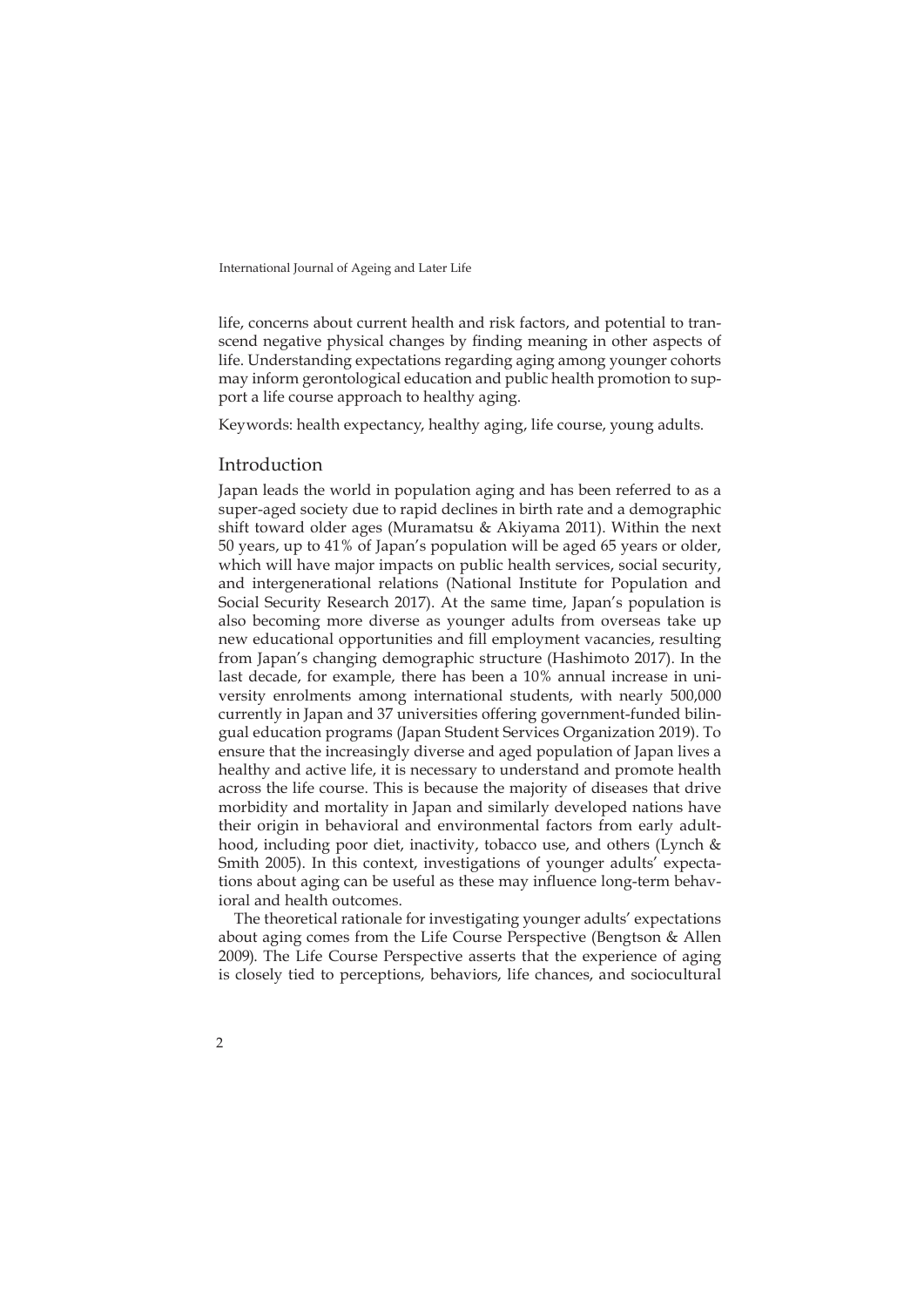conditions that have cumulative impacts over one's life (Bengtson & Allen 2009). In the last two decades, there has been growing interest from health researchers and clinicians concerning the relationship among early life perceptions, behaviors, and environmental/cultural factors that ultimately influence morbidity and mortality outcomes in later life (Karmali & Lloyd-Jones 2013; Li et al. 2009; Wethington 2005). Expectations regarding aging is the operational concept for the present research, which describes perceptions about the capacity to achieve and maintain high levels of physical, mental, and cognitive functions in later life (Sarkisian et al. 2005). Importantly, expectations about aging not only are related to general conceptualizations about others or the current generation of older adults but also include an individual's self-referential projections about their possible future physical, mental, and cognitive health states (Faudzi 2019; Sarkisian et al. 2005). This is an important concept from a Life Course Perspective as expectations for physical and mental declines in old age may foreshadow disengagement from health-protective behaviors in early and midlife or reinforce negative stereotypes about the capabilities and roles of older adults (Herman et al. 2014; Hirvensalo & Lintunen 2011). This is relevant given recent epidemiological data that show widespread reductions in healthful lifestyle behaviors and increases in obesity among younger adults in Japan, which portends poorly for health in middle and later life (Matsushita et al. 2004; Tomkinson et al. 2019). It has also been reported that the early biomarkers of cardiovascular disease and other chronic health concerns have been observed among young adults, which suggests the need to consider lifestyle-related morbidity as a life course issue (Karmali & Lloyd-Jones 2013). To date, most studies of expectations regarding aging have been undertaken with cohorts over 45 years of age (Beser et al. 2012; Joshi et al. 2010; Kim 2009; Li et al. 2013), with comparatively less evidence reported among younger adults.

The Expectations Regarding Aging scale (ERA-12) is the most widely applied measure of health-related perceptions of aging, which has been validated in English, Chinese, Korean, and Turkish (Beser et al. 2012; Joshi et al. 2010; Kim 2009; Li et al. 2013; Menkin et al. 2017; Sarkisian et al. 2005). Research that utilizes the Expectations Regarding Aging construct (and the ERA-12 as a measurement tool) is most commonly undertaken within the disciplines of preventive medicine and clinical gerontology,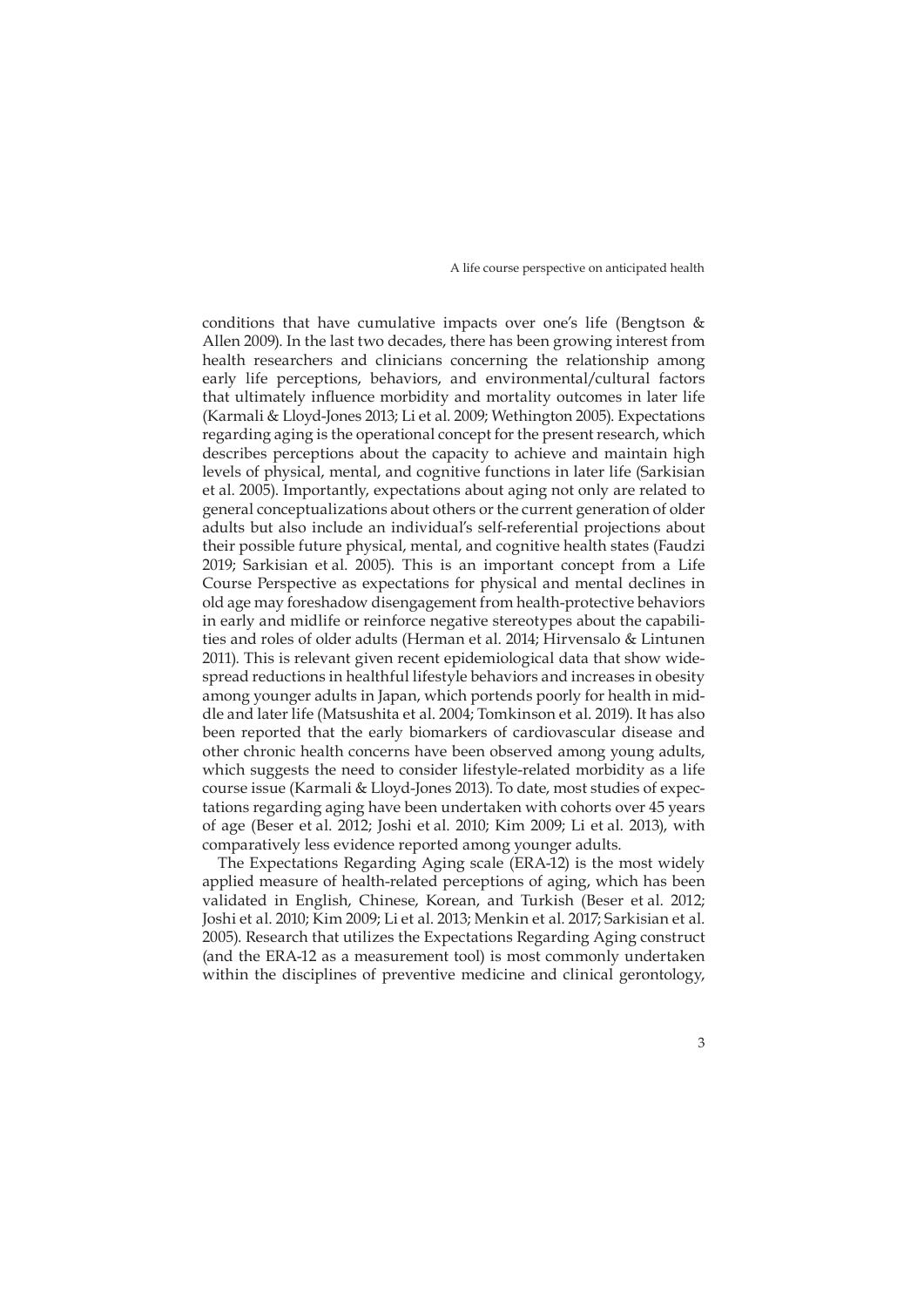where the focus is on understanding potential precursors of long-term health-protective or health-risk behaviors or facilitating improved clinical service delivery for older adults (Davis et al. 2011; Joshi et al. 2010; Menkin et al. 2017). Studies of older and middle-aged adults using the ERA-12 have frequently identified negative expectations for aging on the overall scale as well as constituent physical, mental, and cognitive function subscales (Beser et al. 2012; Joshi et al. 2010; Kim 2009; Li et al. 2013). Among these cohorts, ethnic, gender, and occupational differences in expectations have also been reported (Davis et al. 2011; Menkin et al. 2017). Notably, only a cohort of middle-aged physicians from North America have shown comparatively high and positive expectations across physical, mental, and cognitive domains (Davis et al. 2011), which may indicate an important role for health knowledge in moderating expectations. Across all studies and cohorts, physical health and cognitive function expectations have been reported as considerably lower than expectations for mental health (Beser et al. 2012; Davis et al. 2011; Joshi et al. 2010; Kim 2009; Li et al. 2013).

Beyond research undertaken with middle-aged and older adults, two North American studies have explored the specific concept of health-related expectations regarding aging among younger people using the ERA-12 measure. These two studies employed modest samples of undergraduate gerontology and postgraduate medical students (Silver et al. 2016; Wiese et al. 2014). The results of these studies showed that younger adults held higher baseline expectations regarding aging than older adults, although the overall and subscale scores for expectations remained negative (Silver et al. 2016; Wiese et al. 2014). While studies of health-related expectancies related to aging are relatively scarce among younger adults, research into the more general construct of attitudes to aging is more common. The difference between the aforementioned concepts is that expectations regarding aging are self-referential (referring to personal anticipations about future self and experiences) in addition to providing general conceptualizations about older adults and aging and focused specifically on components of human health, whereas attitudinal studies are often oriented toward perceptions of others or society and address a broader range of psychosocial issues (Sarkisian et al. 2005).

The general construct of attitudes toward aging has been defined and measured in at least 10 different ways within the psychological and sociological literatures (see the Attitudes to Aging Questionnaire/AAQ, Anxiety about Aging Scale/AAS, Aging Perceptions Questionnaire/APQ, Aging Semantic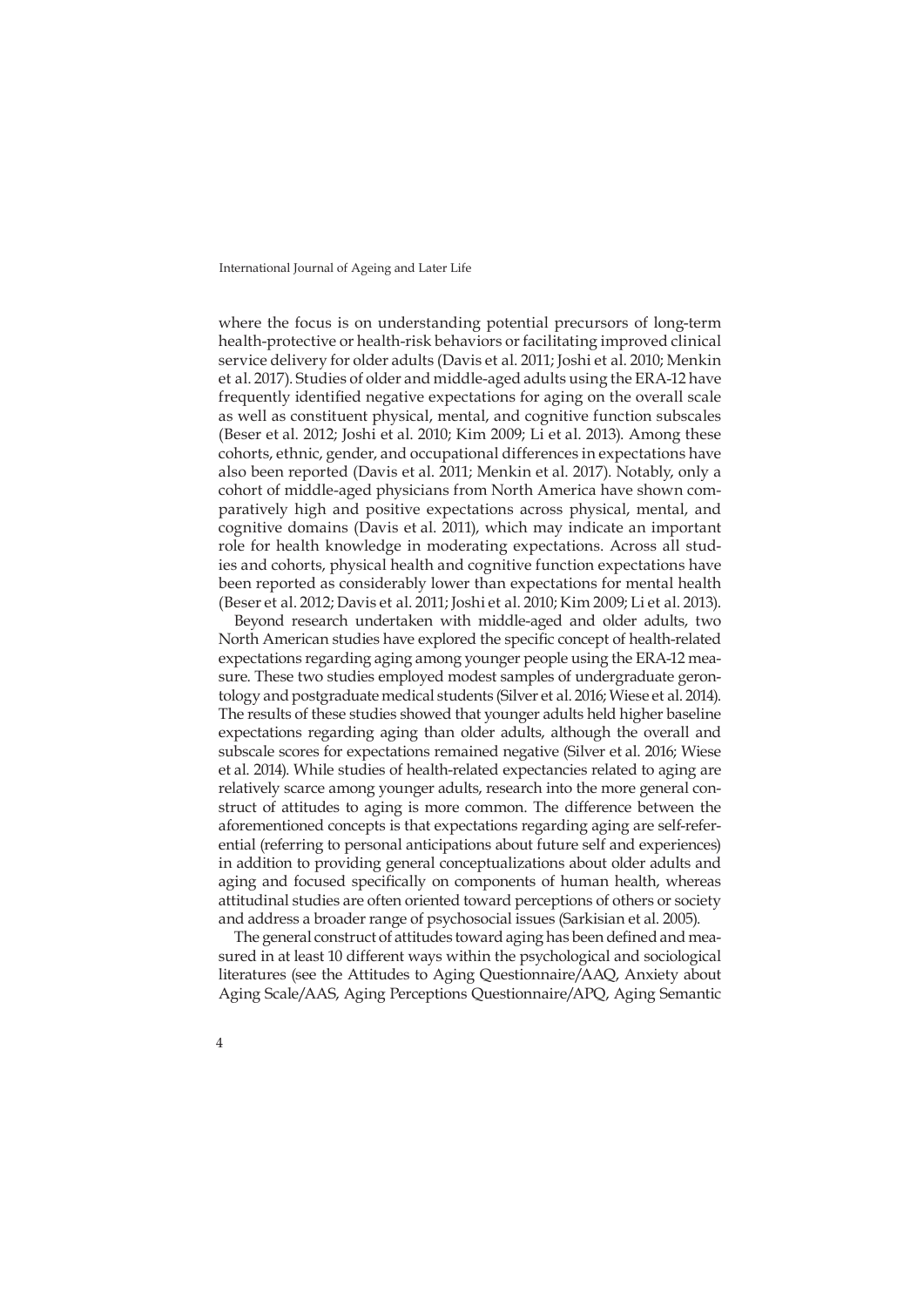Differential/ASD, Kogan Scale, and others) (Barker et al. 2007; Kogan 1961; Laidlaw et al. 2007; Lasher & Faulkender 1993; Rosencranz & McNevin 1969). In contrast to expectations about aging (as measured using the ERA-12), the concept of attitudes to aging typically extends well beyond health to include such matters as fear of older people, physical appearance changes, wisdom development, received respect, stereotypes, matters relating to agism, and other issues (Iwasaki & Jones 2008; Kogan 1961; Lasher & Faulkender 1993; Rupp et al. 2005). Attitudes toward aging have been shown to vary considerably by country and culture, yet negative perceptions are often reported across a wide variety of domains and age cohorts (Holroyd et al. 2009; Löckenhoff et al. 2009). International comparative studies of younger adults have shown that, with the exception of a small number of geographic locations, there appears to be prevailing negative consensus regarding age-related reductions in attractiveness, capacity for everyday tasks, and capacity for learning (Löckenhoff et al. 2009). While attitudes to aging research provide a complementary area to expectations regarding aging, the latter concept is arguably more useful for elucidating specific health-related perceptions. Moreover, a recent systematic review of studies about perceptions of aging (broadly defined) identified the ERA-12 as among the top two (of 12 evaluated measures) most psychologically robust measures with a unique health-related construct in aging research (Faudzi et al. 2019).

Drawing on the Life Course Perspective and the current literature regarding aging expectations and attitudes, this research had two main objectives: 1) to explore health-related expectations regarding aging using the valid and reliable ERA-12 scale among a diverse cohort of university undergraduates in Japan and 2) to reveal subjective themes that potentially explain younger adults' expectations about later life and the aging process. The present research extends the existing literature on aging expectations in four important ways: 1) it represents the first time that the health-related concept of expectations regarding aging has been reported among cohorts in Japan; 2) it is one of only a small number of international studies to address expectations regarding aging among younger adults – assisting the development of a global evidence base; 3) it employs a concurrent mixed method approach that incorporates both quantitative and qualitative data – providing a more comprehensive perspective on perspectives about aging; and 4) it offers reliability and validity estimates for the ERA-12 with younger adult populations.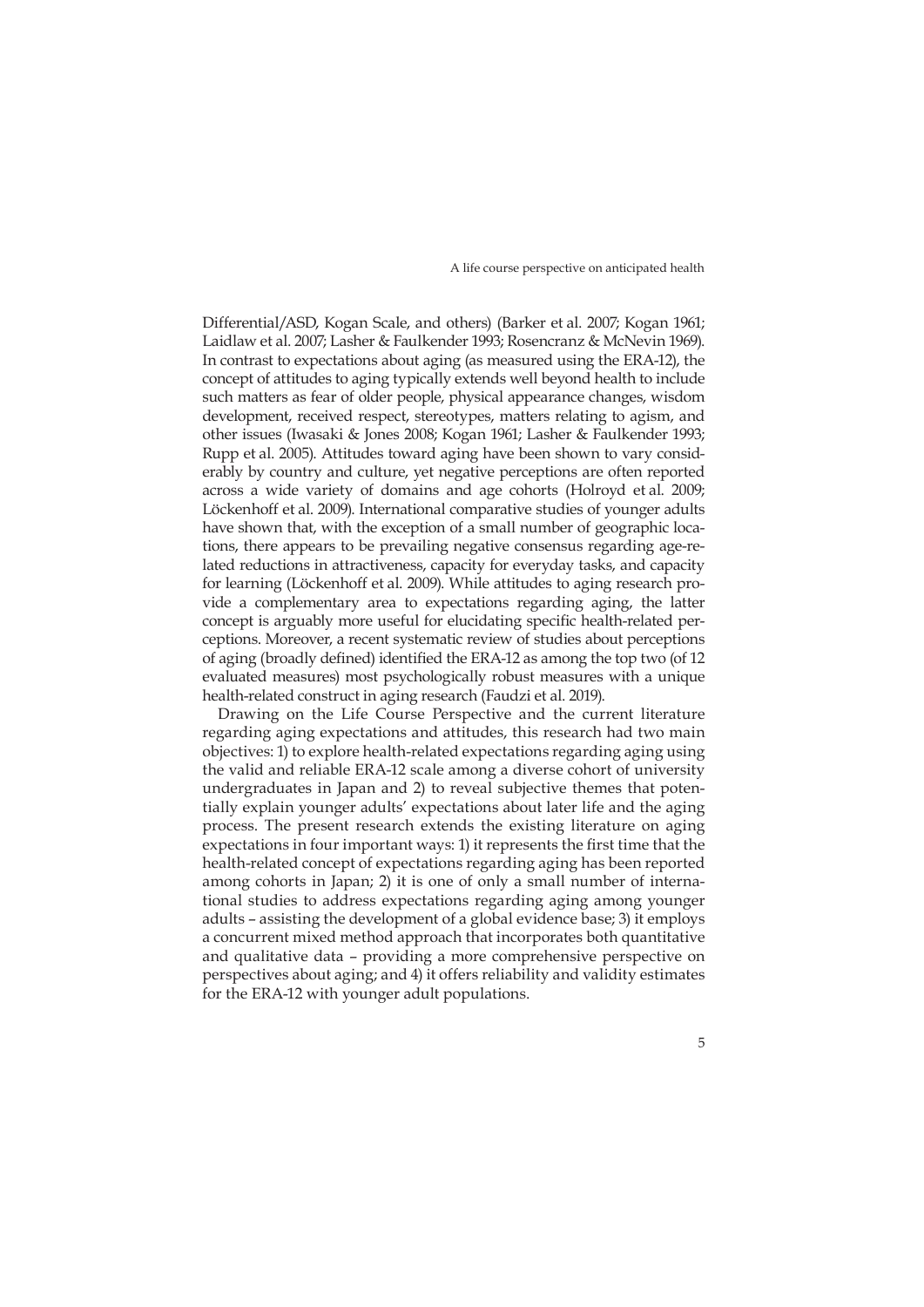# Methods

#### *Design*

A concurrent mixed methods design (QUAN-QUAL) was employed in this study (Creswell & Creswell 2017), which incorporated a valid and reliable scale augmented with open-format questions. This design permitted the collection of multiple data types, triangulation of findings, and an in-depth examination of the research issues (Creswell & Creswell 2017; Torrance 2012). An online survey methodology was employed to gather data from cohorts of undergraduate health students in Tokyo as this mode was considered to be both efficient and acceptable for technologically savvy younger adults. Data were collected using Google Forms, which respondents accessed during their discretionary time via a password-protected instance of Moodle 3.5 educational software.

#### *Setting and Sample*

The target sample included all undergraduate students (all subjects sampling; *N* = 202) who were enrolled in an English-language health science course at a bilingual Japanese university. The target university is one of only two completely bilingual tertiary institutions in Japan, so sampling the entire cohort of students enrolled in a compulsory health science course provided a relatively high level of representation of the growing number of students who participate in bilingual education. The setting was also chosen as enrolments included a relatively even split of Englishspeaking individuals who were born and educated in Japan and those who were born and educated in other countries. The unique composition of the program allowed the research to control for country of birth and prior education, potentially highlighting variations in aging expectations between Japanese and international students who have experienced a diversity of sociocultural conditions. The focus on bilingual and international students was also undertaken to reflect the changing demographics of Japanese society, particularly among younger age cohorts. All students who were enrolled in the course were invited to participate in the study between 2018 and 2019, and surveys were completed voluntarily (i.e. survey completion was not linked to course grade). Students were informed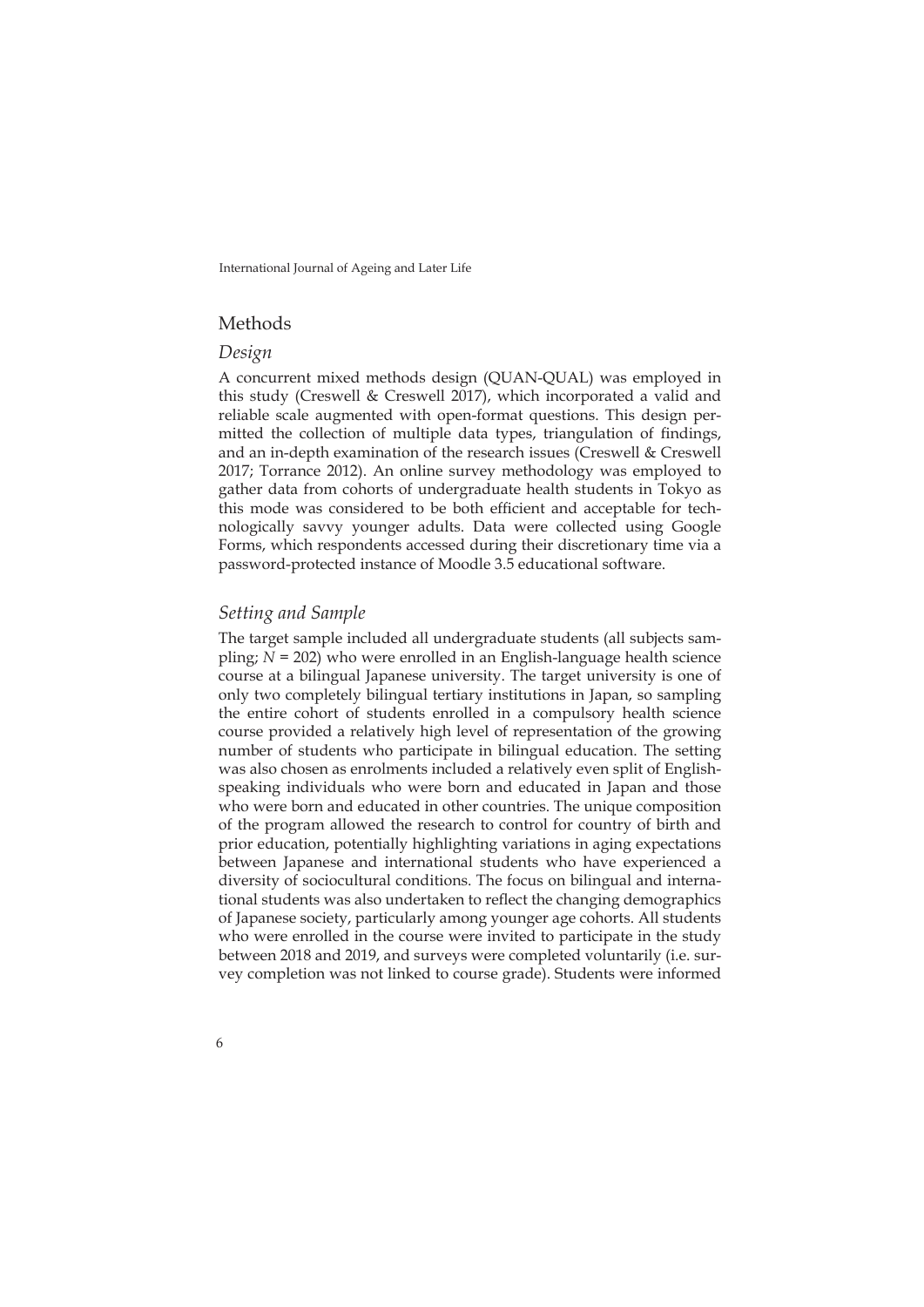of study aims and notified that submission of the online survey represented consent for the reporting of anonymized data. All respondents had native level or high English-language competence. This study was reviewed and approved by an institutional human research ethics committee (reference number 2017-23).

#### *Measures*

The ERA-12 scale was the primary data collection tool in this study. This measure was originally developed and administered by Sarkisian et al. (2005) in the United States. It has demonstrated acceptable reliability ( $\alpha$  = 0.89) and validity (content, concurrent, and construct) among older and younger adults from several countries (Joshi et al. 2010; Sarkisian et al. 2005; Silver et al. 2016; Wiese et al. 2014). The ERA-12 contains 12 statements about aging and three subscales addressing physical, mental, and cognitive functions (Sarkisian et al. 2005). Each scale statement expresses negative sentiment about aging (e.g. *Having more aches and pains is an accepted part of aging; It is normal to be depressed when you are old*; and *Forgetfulness is a natural occurrence just from growing old*) and is scored on a four-point Likerttype scale  $(1 =$  definitely true,  $2 =$  somewhat true,  $3 =$  somewhat false, and 4 = definitely false). Following survey completion, students were asked a series of follow-up open-format questions to elicit more comprehensive understanding about their expectations. The questions were worded as follows: *In a few sentences, please describe what you expect that your health and life will be like when you are aged over 65 years*; *How, if at all, do you think you current lifestyle or behavior may affect your future health*; and *Is there any other information that you can provide that could explain your health-related expectations about aging?* Demographic information was also collected from respondents, including age, gender, undergraduate year-level, country of birth, and location of previous educational institution.

# *Analyses*

Quantitative data were initially cleaned, and the distribution was investigated using the Kolmogorov–Smirnov statistic to determine the appropriateness of tests of significance. Internal consistency (Cronbach's alpha)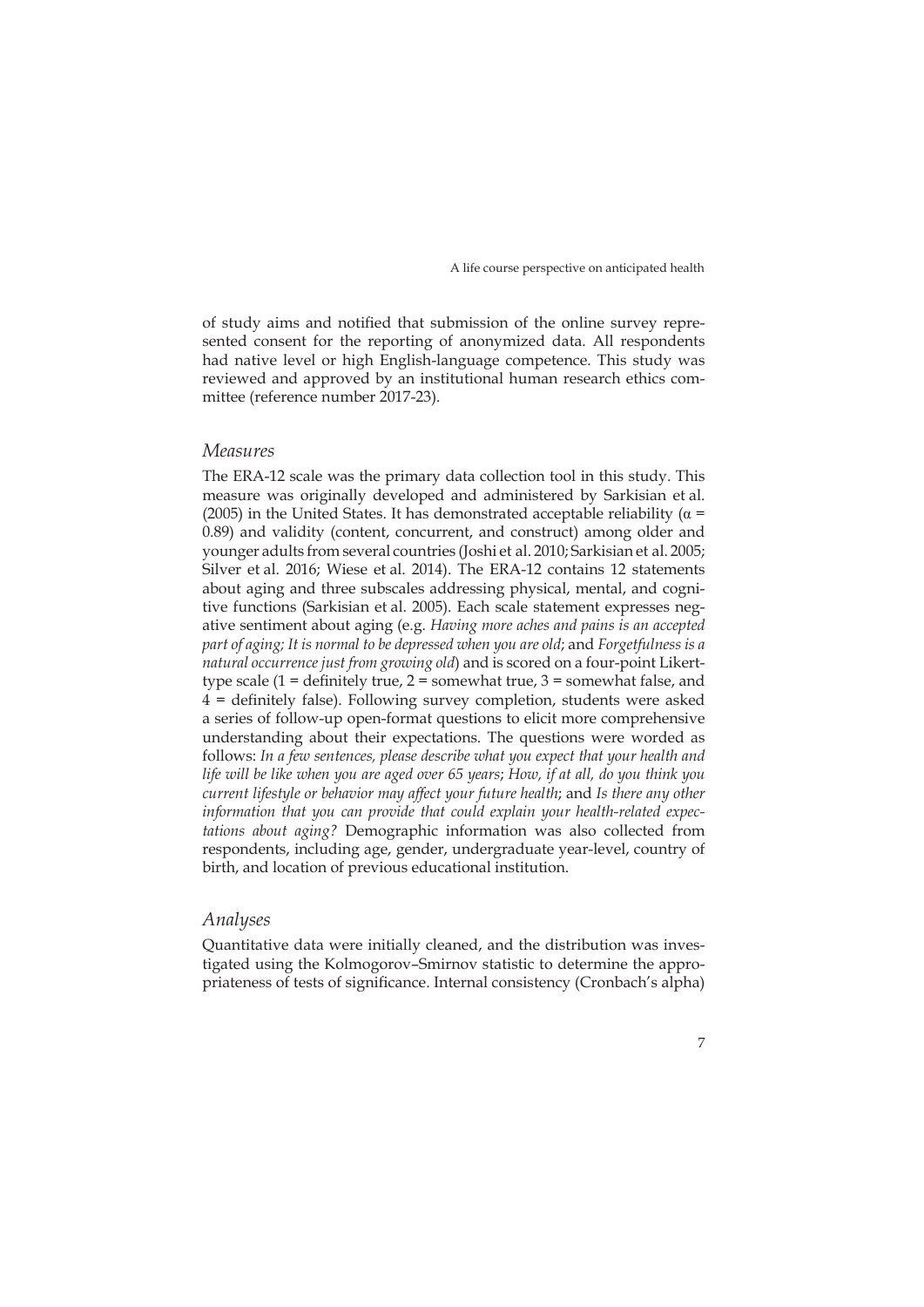and construct validity (Principal Component Analysis factor loadings) were checked to ensure that the results conformed with internationally reported reliability and validity estimates. Scores were recoded based on the ERA-12 scoring protocol (Sarkisian et al. 2005). The protocol requires that an overall score (out of 48) and subscale scores (out of 16) be recoded into scores out of 100. Total ERA-12 and subscale scores were determined based on existing scoring protocols and previous research publications (Sarkisian et al. 2005). Independent samples *t*-tests were used to explore potential differences in overall and subscale scores related to cultural background and gender, while descriptive statistics were used to report other sample characteristics. A one-way analysis of variance (ANOVA) with post-hoc tests (Turkey HSD) was undertaken to identify potentially significant differences at the subscale level. The significance level for determining potential differences between groups was set at *p* < 0.05. All statistical analyses were conducted using SPSS (version 25).

Responses to the open-format, qualitative questions were analyzed thematically using QSR NVIVO software (version 12) and coresearcher collaboration (Lofland et al. 2006). A four-step analysis procedure was undertaken as follows: 1) categorical coding (organizing student comments into basic descriptive categories), 2) analytic coding (grouping categorical codes based on latent or underlying themes within the data), 3) memo and theme development (development of rich thematic descriptions of the emergent ideas), and 4) coresearcher verification of thematic descriptions and exemplar quotations. This process was based on other published reports of qualitative health research (Annear & Lucas 2018) and is often described in the literature as inductive thematic analysis (Annear & Lucas 2018; Lofland et al. 2006).

#### Results

8

In 2019, 133 health science students (66% response among 202 eligible students) completed the ERA-12, open-format interview questions and demographic questions. After cleaning and evaluation of the dataset (five duplicate cases were removed), ERA-12 responses were found to conform to a normal distribution (Kolmogorov–Smirnov = *ns*). The ERA-12 displayed acceptable internal consistency reliability ( $\alpha$  = 0.80) and construct (factorial) validity. Data from the PCA verified the presence of three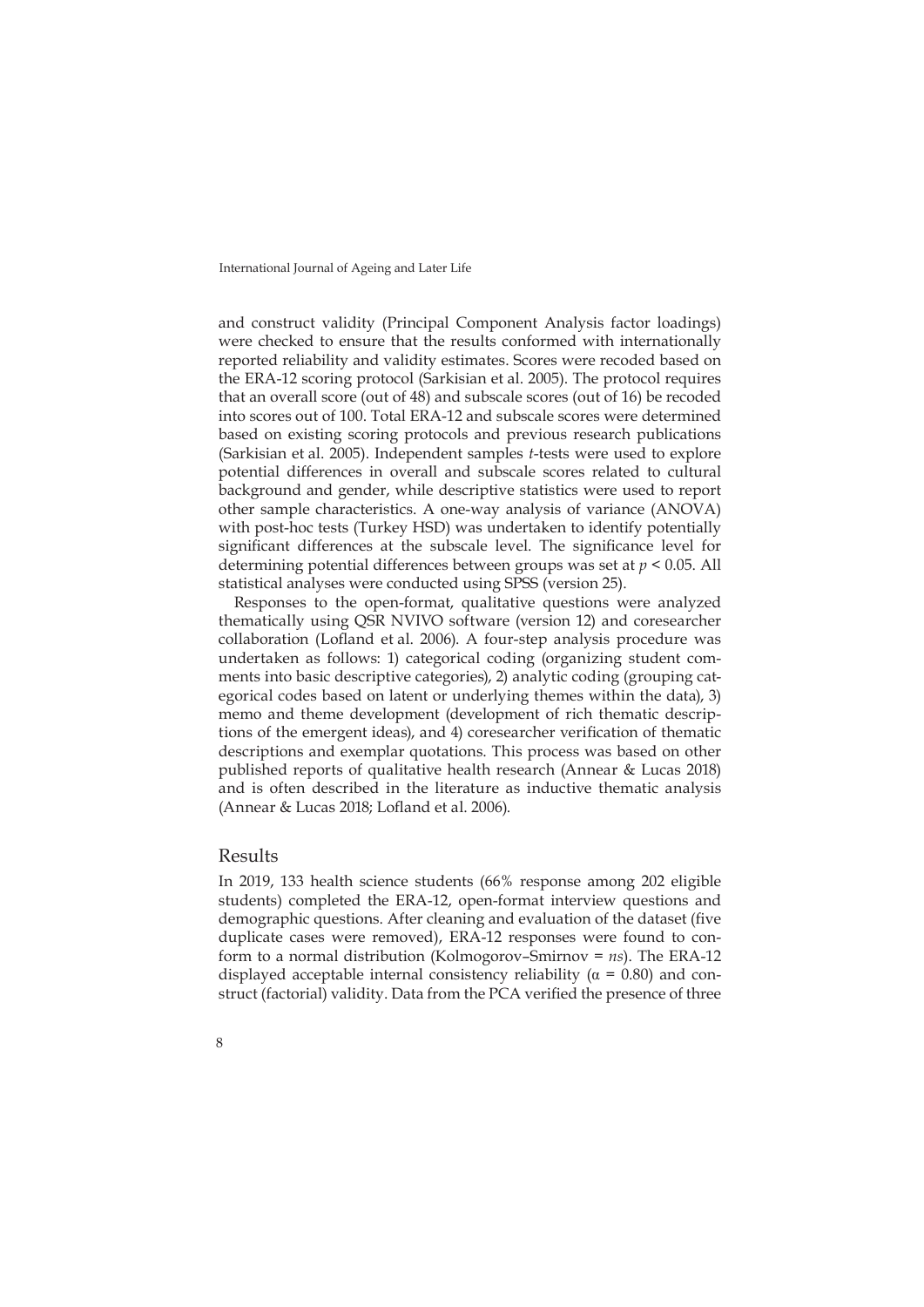components (subscales) with eigenvalues exceeding 1.00, explaining 32% (physical health), 12% (mental health), and 10% (cognitive function) of the variance (54% cumulative variance), respectively, and corresponding to the originally published scale (Sarkisian et al. 2005). Loadings for component one (physical health) subscale ranged from 0.49 to 0.74. Loadings for component two (mental health) ranged from 0.51 to 0.75. Finally, loadings for component three (cognitive function) ranged from 0.43 to 0.84. Beyond the scale data, all participating students provided qualitative statements about their expectations regarding aging in answer to the open-format questions, which provided a large set of subjective data (≈5000 words of textual data). Among the sample, there were more female respondents consistent with enrolments at the target university. Slightly more than half of all students were born and educated in Japan. Demographic characteristics and ERA-12 scores are summarized in Table 1.

#### *ERA-12 Scale and Subscale Scores*

Across the diverse student sample, the mean ERA-12 overall score was 44.84 out of 100, indicating relatively negative health-related expectations regarding aging. Mean subscale scores were also computed, and only the mental health subscale showed comparatively positive expectancies regarding aging with large differences observed in relation to scores on the other two subscales. The data showed relatively positive sentiment in relation to expectations for mental health items (depression and loneliness in later life), but more negative expectations in relation to physical health (expectations for pain and functional impairment) and cognitive function (expectations for memory problems). The results of a one-way ANOVA confirmed that there was a statistically significant difference between the three subscales, and post-hoc testing revealed a large difference between the mental health subscale and the other two (physical and cognitive subscales), *F* (2, 398) = 78.364,  $p < 0.001$ ,  $I_1^2 = 0.28$  (large effect) (see Table 1 for subscale means and standard deviation [SD]). At the item level, highest scores were identified in relation to the statement concerning time with loved ones, with majority of respondents holding the comparatively positive expectation that they will spend more time (not less) with family and friends as they age (*M* = 3.02; SD = 0.84). Lowest scores were related to the statement concerning physical breakdown (physiological entropy), with a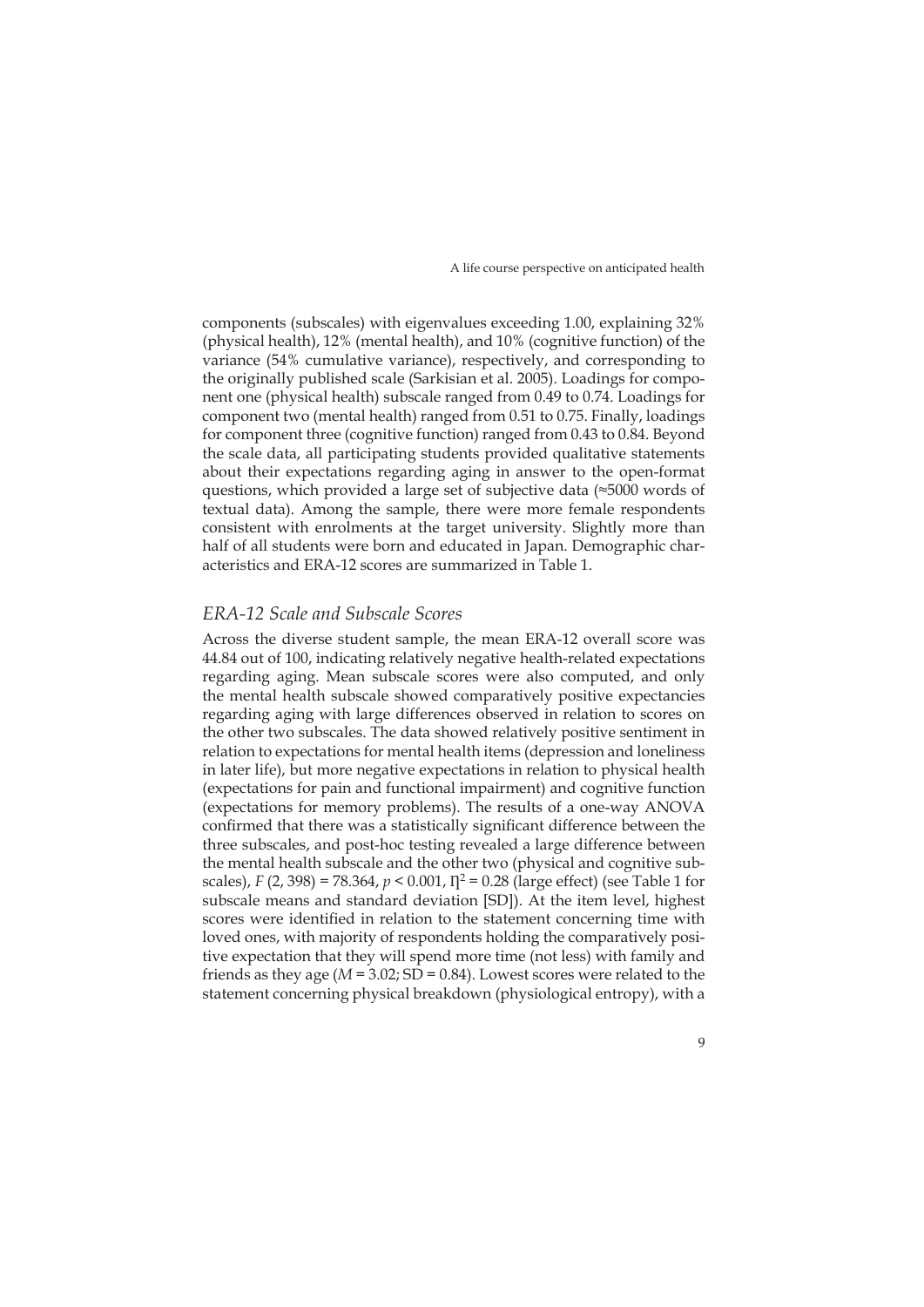| Mean age (SD) and range               | 19 years (1.89); 11 years (17 – 28) |
|---------------------------------------|-------------------------------------|
| Gender, $n \binom{0}{0}$              | Female, 87 (65%)                    |
|                                       | Male, 46 (35%)                      |
| Birth country, $n \binom{0}{0}$       | Japan, 74 (56%)                     |
|                                       | USA, 28 (21%)                       |
|                                       | China, 8 (6%)                       |
|                                       | Other, 23 (17%)                     |
| High-school location, $n$ (%)         | Japan, 69 (52%)                     |
|                                       | USA, 32 (24%)                       |
|                                       | China, 9 (7%)                       |
|                                       | Other, 23 (17%)                     |
| Academic year level, $n \binom{0}{0}$ | First, $121(91%)$                   |
|                                       | Second, $8(6%)$                     |
|                                       | Third, 2 (1.5%)                     |
|                                       | Fourth, $2(1.5%)$                   |
| ERA-12 scores (mean and SD/100)       |                                     |
| Total score                           | 44.84 (14.70)                       |
| Mental Health Subscale (items 5–8)    | 61.71 (20.85)                       |
| Cognition subscale (items 9-12)       | 36.65 (18.55)                       |
| Physical health subscale (items 1-4)  | 36.15 (17.58)                       |

**Table 1.** Respondent demographic information and ERA-12 scale scores  $(N = 133)$ 

majority of respondents holding the comparatively negative expectation that their body will inevitably wear out over time like a piece of machinery (*M* = 1.86; SD = 0.70). Item level scores are summarized in Figure 1.

Independent samples *T*-tests were conducted to evaluate potential differences in expectations based on gender and cultural backgrounds. These analyses revealed no significant differences between students who were born or educated in Japan and those who were born or educated outside of Japan in relation to either total ERA-12 score or subscale scores,  $t(131) = -0.28$  to  $-1.62$ ;  $p =$  ns. There were also no significant differences in terms of male and female students in relation to ERA-12 scores and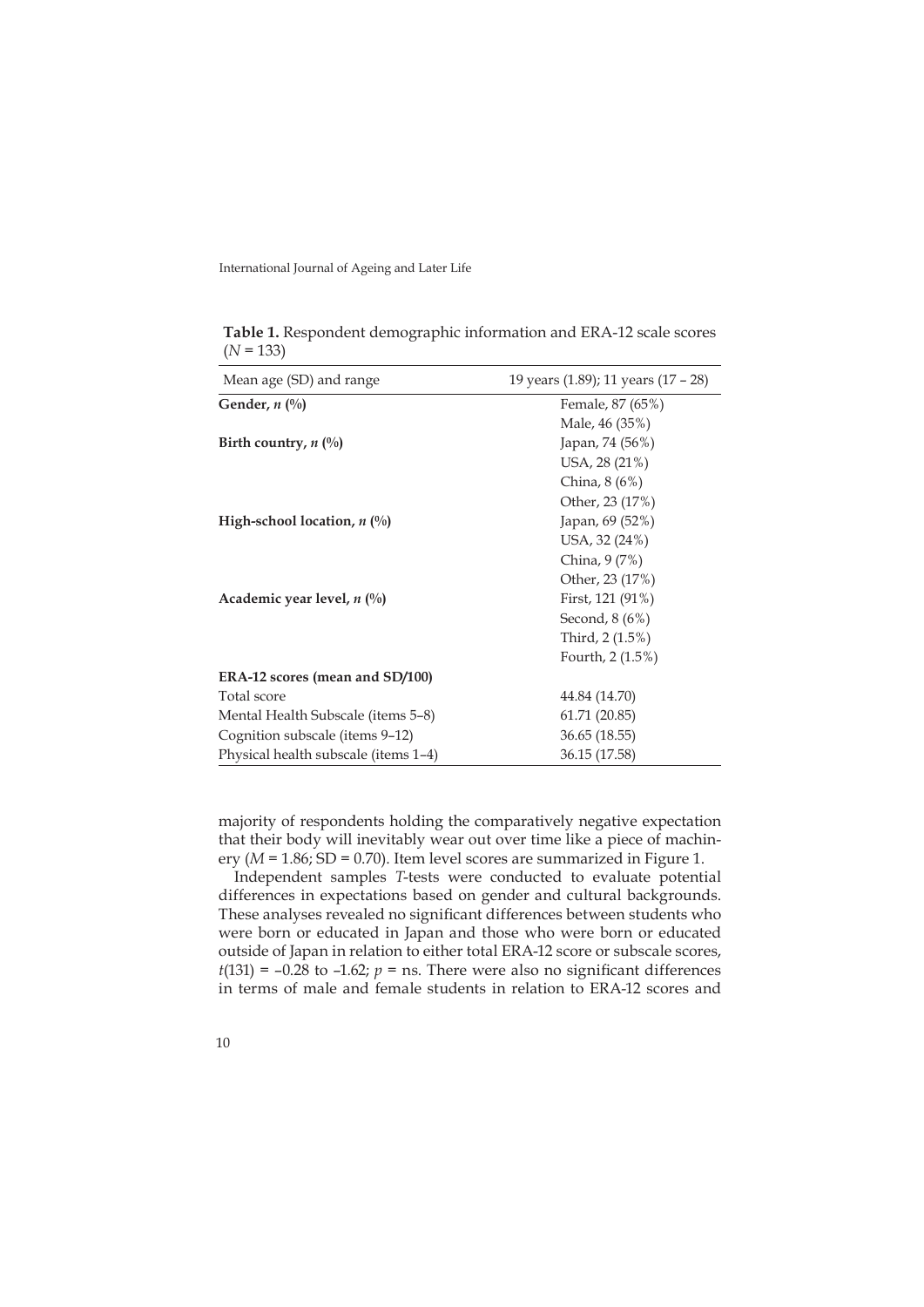

**Figure 1.** Mean ERA-12 item scores and confidence intervals (*N* = 133)

subscale scores,  $t(131) = -0.27$  to  $-1.59$ ;  $p =$  ns. These data indicate a relatively stable and consistent set of expectations regarding aging on the basis of both gender and cultural backgrounds. Age and year level were relatively similar across the cohort (88% of the sample were aged between 18 and 20 years and 91% were first year students), so tests of significance were not conducted with these variables.

# *Qualitative Statements*

Students' subjective comments about their expectancies for health and life after the age of 65 revealed their underlying perceptions of the aging process. Following analytic coding and coresearcher verification, three themes emerged: 1) *lifestyle awareness*, 2) *health challenges and risks*, and 3) *transcendence of the physical body*. No negative or conflicting cases were identified during the analysis. Thematic explanations and exemplar student quotations are outlined later.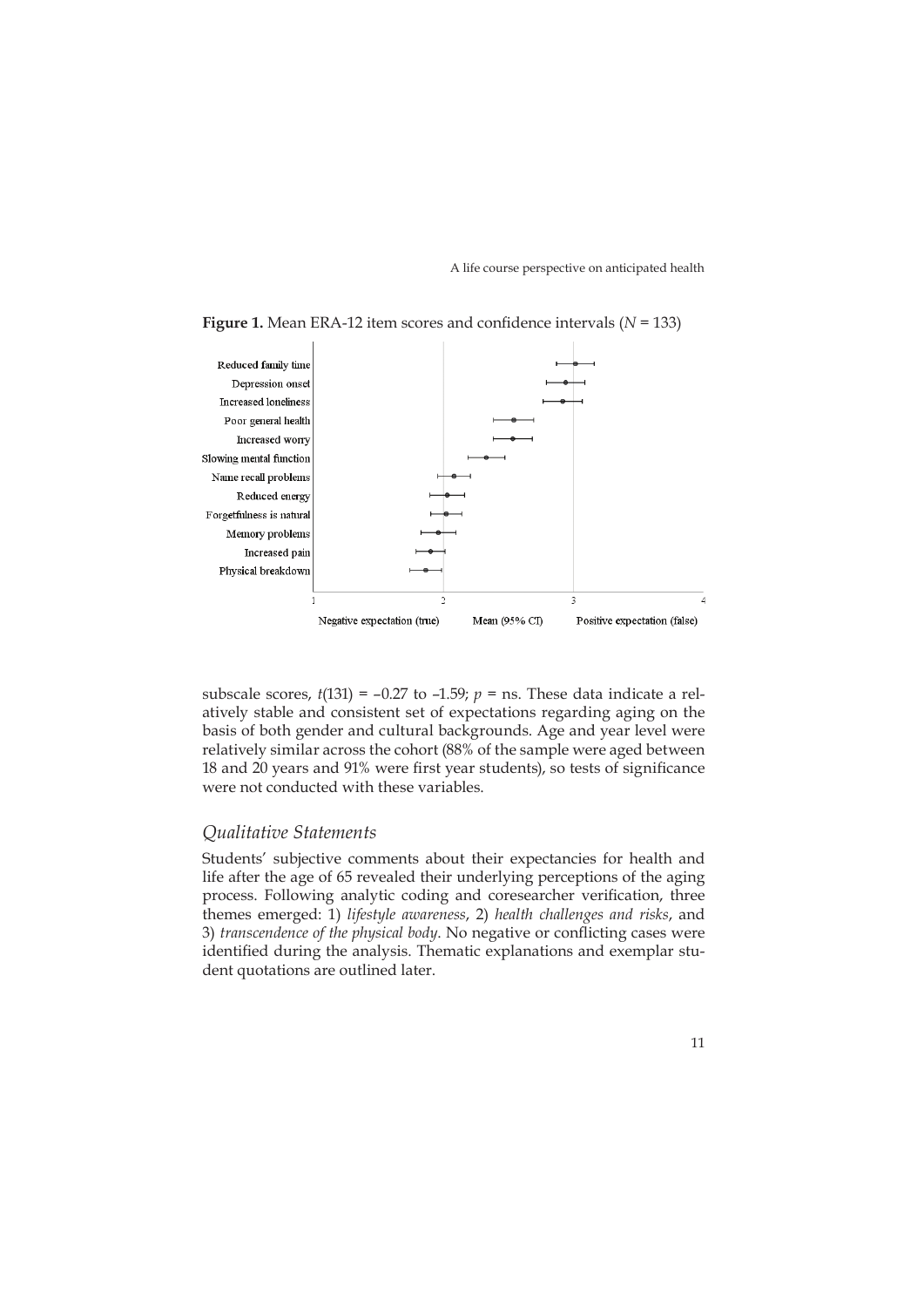#### *Lifestyle Awareness*

Students within the sample expressed an understanding of the connection between health in later life and their current lifestyle behaviors. They considered factors such as personal knowledge, lived experiences, and regular habits as positive influences on their current health and held expectations of continued wellness as they age – so long as these behaviors were maintained through the life course. Moreover, some students also wrote about the importance of vicarious experiences of healthy aging from older role models, typically parents or grandparents, who showed that higher levels of physical and mental function are possible at older ages. Exemplar quotations from these students include the following:

*I feel that I am going to be a relatively healthy person even when I age. From a relatively young age, I have been trying my best to practice habits that will keep my body in a healthy condition,*  including regular participation in sports and exercise. (#90, Male, 18 years)

*I want to remain active every day when I am older. I have seen two ends of the spectrum when it comes to aging, but I have certainly seen from my grandfather that moving about and doing something daily helps him stay mentally and physically healthy and less prone to illnesses.* (#111, Female, 18 years)

*I plan to continue eating the healthy diet that I was raised on and have a regular habit at the gym. My dad is a personal trainer and nutritionist, so [because of his example and instruction] I am comfortable that I know how to live a life that will lead to good health in my old age.* (#103, Female, 18 years)

# *Health Challenges and Risk Factors*

Some students within the cohort expressed negative expectations about their future health based on their current personal circumstances, family history of disease, or exposure to health risk factors. These issues were considered as limiting current health behaviors or creating future morbidity or mortality risks. Student viewpoints related to this theme were relatively frank and nihilistic in places, and references were again made to the power of familial experiences in shaping expectations about health in later life. Example statements from student participants included the following:

*My family has a history with diabetes and thyroid issues. I currently have Hashimoto's Disease (my body is attacking my thyroid) and I know a big part of this came from my depression phase after my parents divorced.* (#48, Female, 21 years)

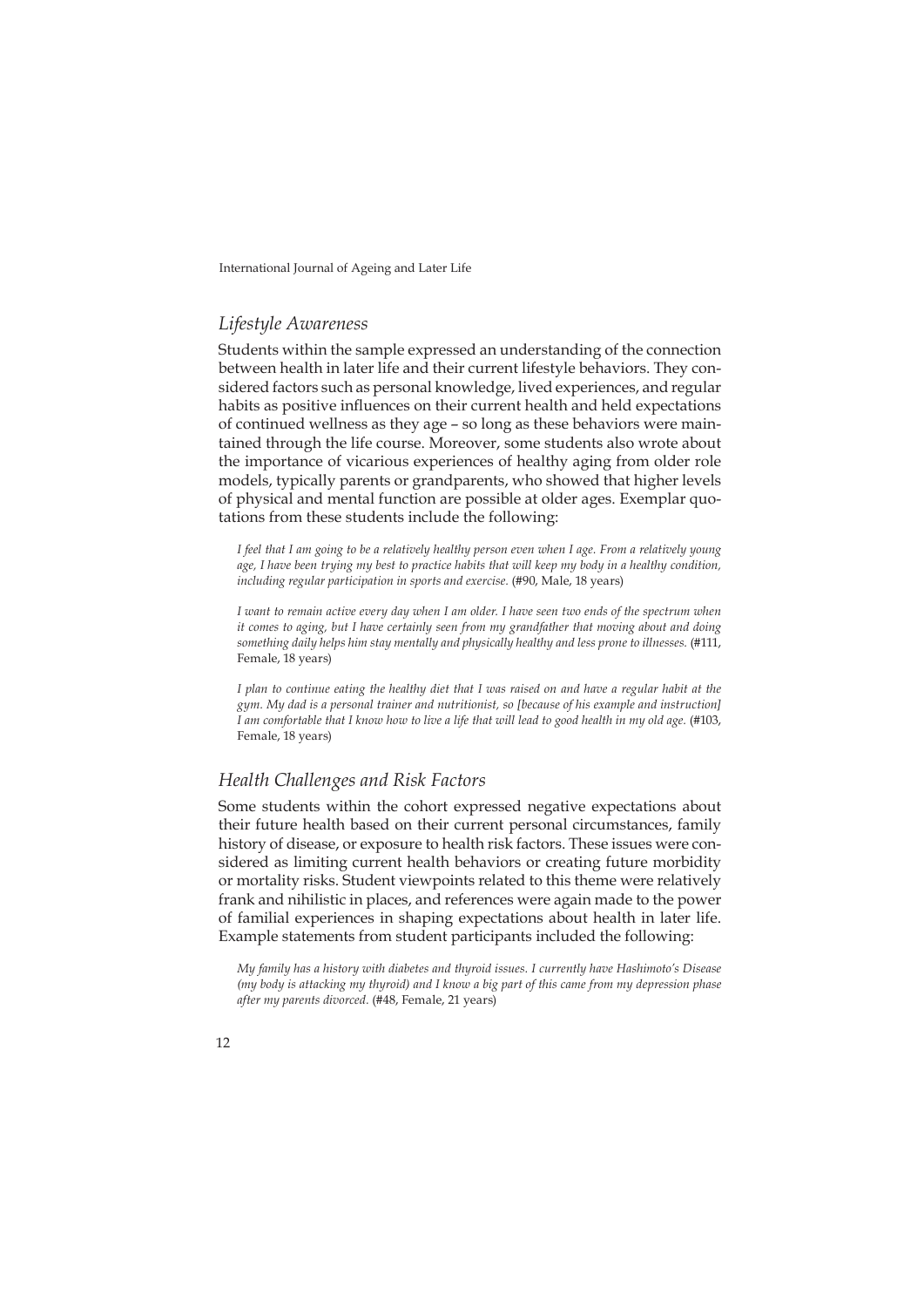*I think I will have been diagnosed with lung cancer by [65] because I [am exposed to] second-hand smoke a lot from my father, who has been a very heavy smoker for a long time.*  (#35, Female, 18 years)

*I believe that I will succumb to the hereditary brain disease that runs in the males in my family and die at around 50–60 years old. I do expect to be relatively healthy mentally and physically until that age. If I do live to be older than 65, I believe my mental health will be in good condition, but my physical condition may be worse.* (#89, Male, 18 years)

#### *Transcendence of the Physical Body*

While expecting inevitable declines in physical function to different degrees, some students expect to reorient their attention toward emotionally and psychologically rewarding experiences and behaviors associated with close relationships, hobbies, or education/learning activities. In some cases, students assigned more priority to psychological and emotional wellbeing in later life compared to maintaining health and mobility. These students articulated their personal and broad conceptualization of health that included loving and supportive relationships in the context of accepting physical limitations, pain, or illness. Student quotations that embody the concept of transcendence of the physical body include the following:

*I hope to be a happy old man even though I may be suffering from some physical pain…To me, being socially and psychologically healthy is much more important than keeping myself physically healthy.* (#129, Male, 19 years)

*As I am not active, my body will probably be in poor health in later life…However, I have many hobbies, so I will hopefully continue to enjoy doing the things that I love even if I have health complications. I have no idea if I will ever get married, but if I do, I hope I will continue to have a healthy relationship with my partner even after I am old.* (#59, Female, 18 years)

*I expect my life as an older person to be as exciting as it is now. I think that growing old is part of a great adventure that we are all experiencing. At age 65, there is still a lot to learn as well as do whatever situation life brings me.* (#97, Female, 18 years)

## Discussion

The Life Course Perspective asserts that experiences in later life are closely linked to accumulated perceptions, behaviors, and sociocultural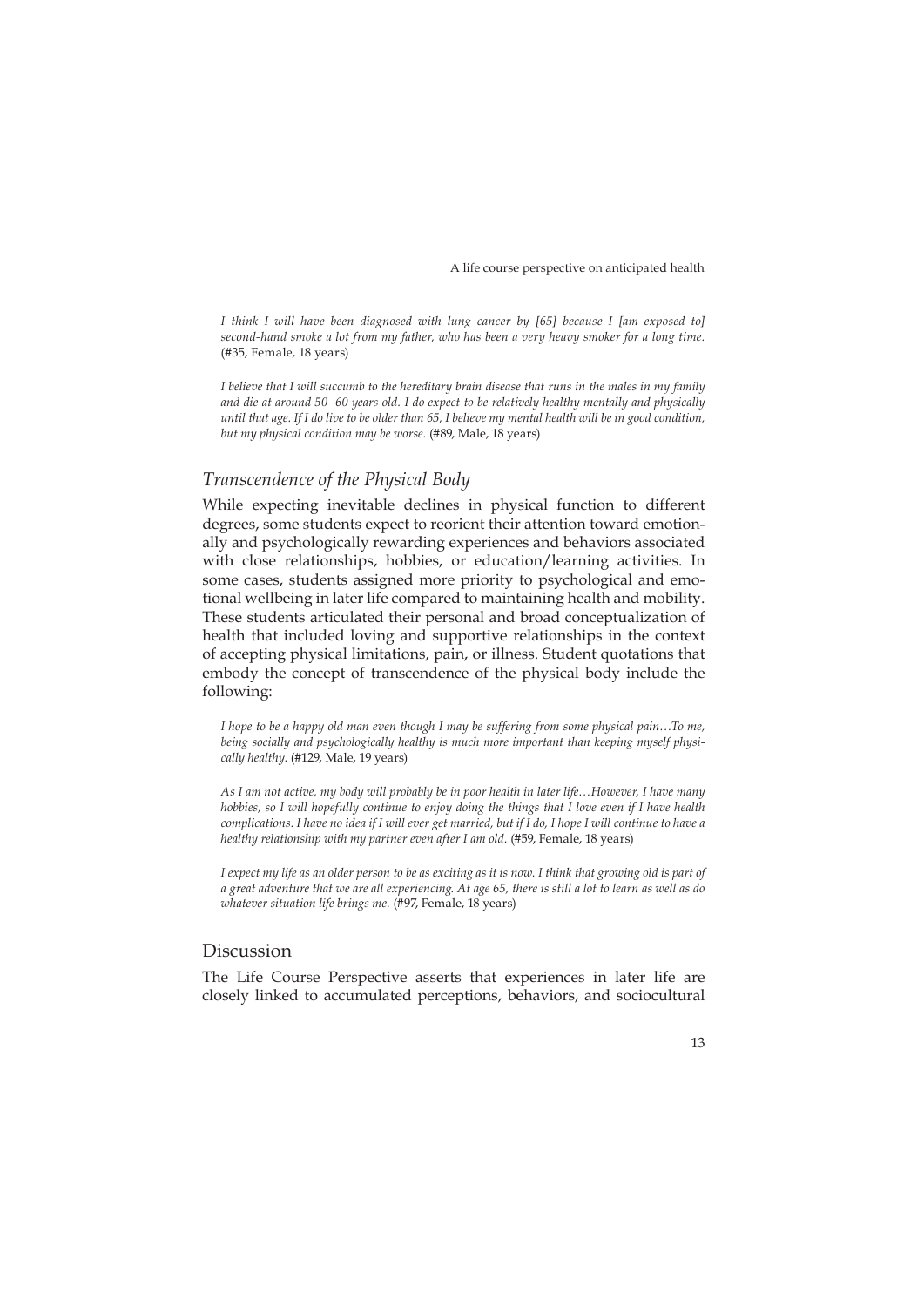conditions that begin early in life (Bengtson & Allen 2009). It is important to understand the expectations regarding aging that are held by younger adults as these may influence future morbidity, mortality, and quality of life via behavioral pathways (Lynch & Smith 2005). Such understanding may also inform the development of educational interventions, gerontology courses, and public health promotion that aim to increase knowledge about healthy aging and human life course. In this section, the results of the ERA-12 survey and open-format questions are discussed with reference to current literature and theories of aging. Research limitations and implications for gerontological education and health promotion are also considered.

Among the student sample, overall scores on the ERA-12 scale were slightly negative, which indicates that on balance, respondents generally perceive old age to be a difficult period of the human life course. Scores were consistent across gender and cultural background among the student cohort (i.e. no significant differences were observed), which suggests that there was homogeneity of expectations at least within the present sample. Overall ERA-12 scores were broadly similar to results reported in studies of graduate medical students and undergraduate gerontology students in the United States (Silver et al. 2016; Wiese et al. 2014). For example, Silver et al. (2016) and Wiese et al. (2014) reported ERA-12 mean scores of  $45.86$  (SD =  $9.05$ ) and  $41.20$  (SD =  $13.70$ ), respectively, among their student samples compared to an overall score 45 in the present study. However, the overall score identified in the present study was considerably higher compared to mean scores from studies of middle-aged and older adults from other countries, which have typically ranged from 23 to 38 (Beser et al. 2012; Joshi et al. 2010; Kim 2009; Li et al. 2013; Sarkisian et al. 2005). The similarity of overall score between the present cohort and studies of North American students suggests a possible trend for age-related declines in expectations regarding aging. It is possible that as people experience more health problems or functional declines with age that they reevaluate and revise their expectations for aging. It is equally plausible, however, that students in health-related education (including gerontological and medical and health science courses) may hold greater awareness or knowledge of the capacities of older adults, and this may explain higher expectancies compared to general cohorts of middle-aged and older adults.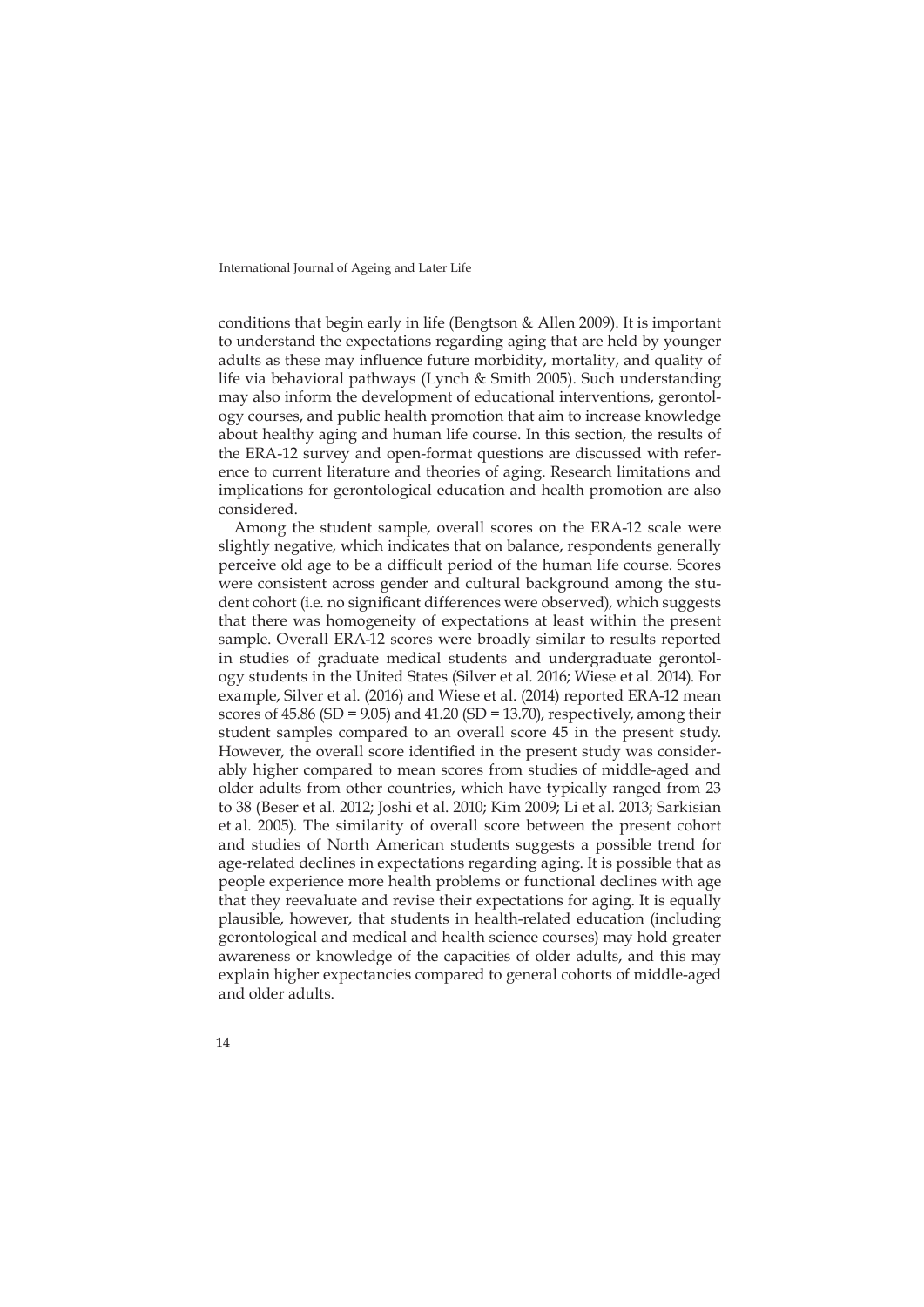At the subscale level, the pattern of response among younger adults in Japan exhibited both similarities and important differences compared to other age, regional, and professional cohorts who have completed the ERA-12. Specifically, significantly higher expectations for aging were found in relation to the mental health subscale (addressing items related to anxiety, loneliness, and depression) with a positive mean score of 62. These findings are distinct from other studies that have been conducted with younger adult cohorts in North America. For example, in the previous two studies that employed the ERA-12 among younger adults, mental health subscales scores were both in the negative range, with Silver et al. (2016) reporting a mean value of 48.86 (SD = 12.02) and Wiese et al. reporting 37.00 (SD = 17.50) (Silver et al. 2016; Wiese et al. 2014). In the present study, responses on the mental health subscale were the only result that showed relatively high and positive expectations. Comparatively lower and negative, expectancies were observed for the physical health and cognitive function subscales, which is consistent with responses reported in other populations – both younger and older (Joshi et al. 2010; Sarkisian et al. 2005; Silver et al. 2016; Wiese et al. 2014). Higher and positive scores on the mental health subscale identified in the present study are a novel finding that suggests that younger adults in our sample do not perceive a strong connection between aging and the onset or worsening of anxiety, depression, and loneliness. This result accords with other health research, which shows that across the life course mental illnesses are amenable to successful intervention and management (Windle et al. 2010; Wuthrich & Rapee 2013), and other findings that older adults are no more prone to mental health problems than other age cohorts (Kessler et al. 2010). Outside of a single middle-aged health professional cohort (Davis et al. 2011), our study was the only one to show comparatively high and positive expectations on any of the ERA-12 subscales.

Students' qualitative comments augmented and extended the quantitative ERA-12 results. In their response to open-format questions, many students wrote about their awareness of the connection between lifestyle behaviors and long-term health. In particular, students who had active and healthy parents or grandparents often reported positive expectations for their own future aging experiences, which suggests that family relationships, upbringing, or childhood environment may influence appropriate lifestyle behaviors and desirable quality of life outcomes. These positive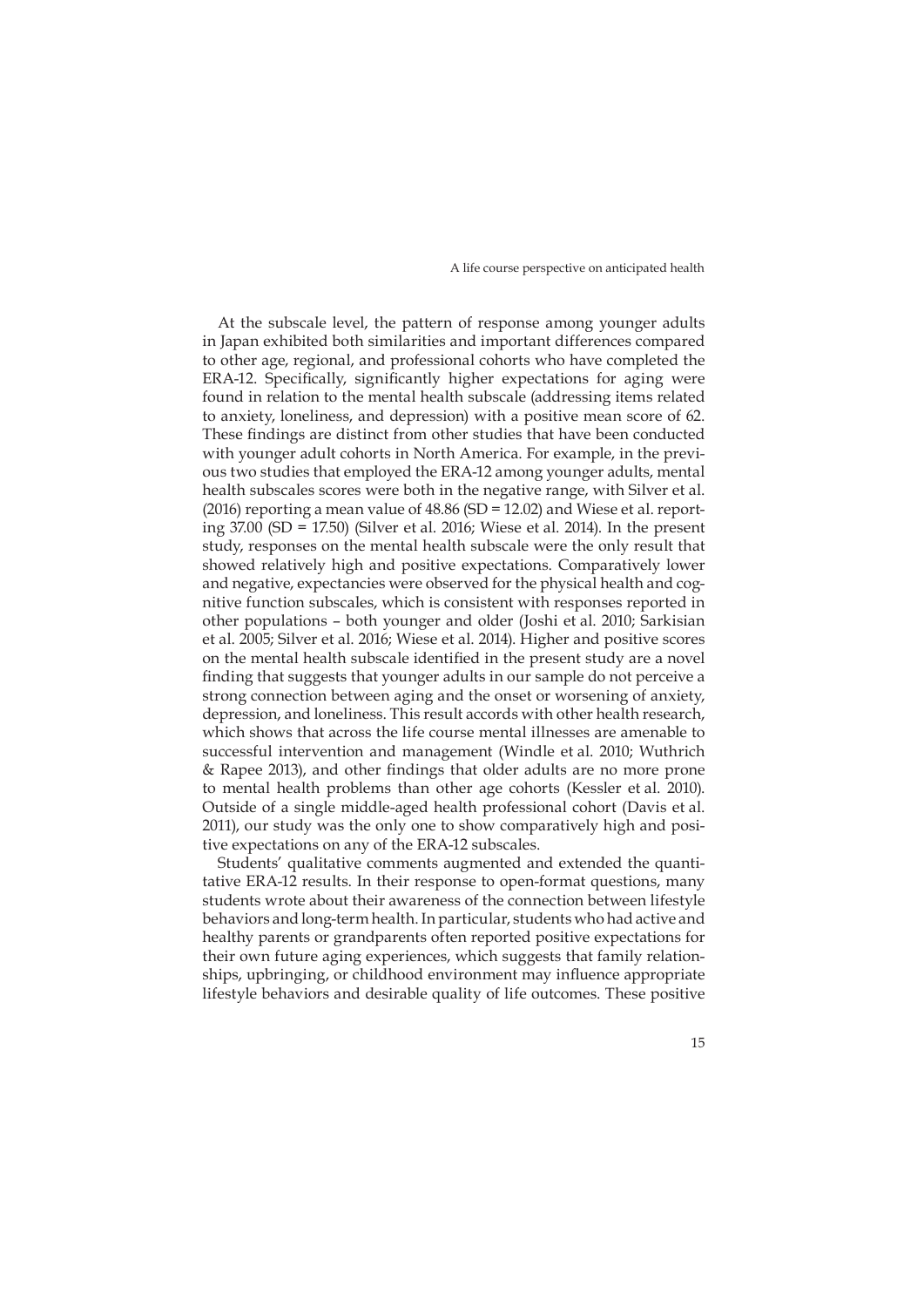expectancies were balanced, however, by comments from other students who indicated that they were living with long-term health problems or that they have a family history of chronic disease or exposures to known risk factors (e.g. second-hand smoke associated with parental tobacco use), which they expected to reduce their health-related quality life as they age. Nihilistic perspectives about physical aspects of the aging process were commonly articulated, which supported negative sentiments identified in the quantitative ERA-12 data (i.e. comparatively low and negative scores on the physical health and cognitive function subscales). Across both the *Lifestyle Awareness* and *Health Challenges and Risks* themes, students indicated that familial factors influenced their health-related expectations, both positively and negatively. This aligns with social ecological theory and research on health behavior, which suggests that family relationships play a critical role in determining the health outcomes and behaviors of younger people via a range of pathways (e.g. role modeling health behaviors, passing on genetic risks, or creating a healthy or unhealthy home environment) (Sallis et al. 2015; Stokols 1992).

Beyond their expectations about the aging body, students also wrote about their anticipation of positive psychological experiences of later life regardless of their physical condition or functional declines. These students considered that their experience of aging could *transcend the physical body* and depend to a larger extent upon such factors as close relationships, meaningful hobbies, or educational activities. This perception reinforced results from the ERA-12 survey, wherein students exhibited high and comparatively positive scores on the mental health subscale (addressing issues of depression, anxiety, and loneliness). This is the first time that such results have been reported among a cohort of younger adults and corroborated across both quantitative and qualitative measures. Such perceptions are not commonly identified among younger adult cohorts, but they align with certain psychosocial theories of aging that emphasize the importance of reframing notions of self and individual capabilities away from physical attributes or function. Potentially related theories of aging include Gerotranscendence (Tornstam 2011) and Selective Optimization with Compensation (Baltes & Dickson 2001). Gerotranscendence is a gerontological perspective that is seen mostly among older adults as they transition from a materialistic and rationalistic conception of life to a more transcendent viewpoint where meaning,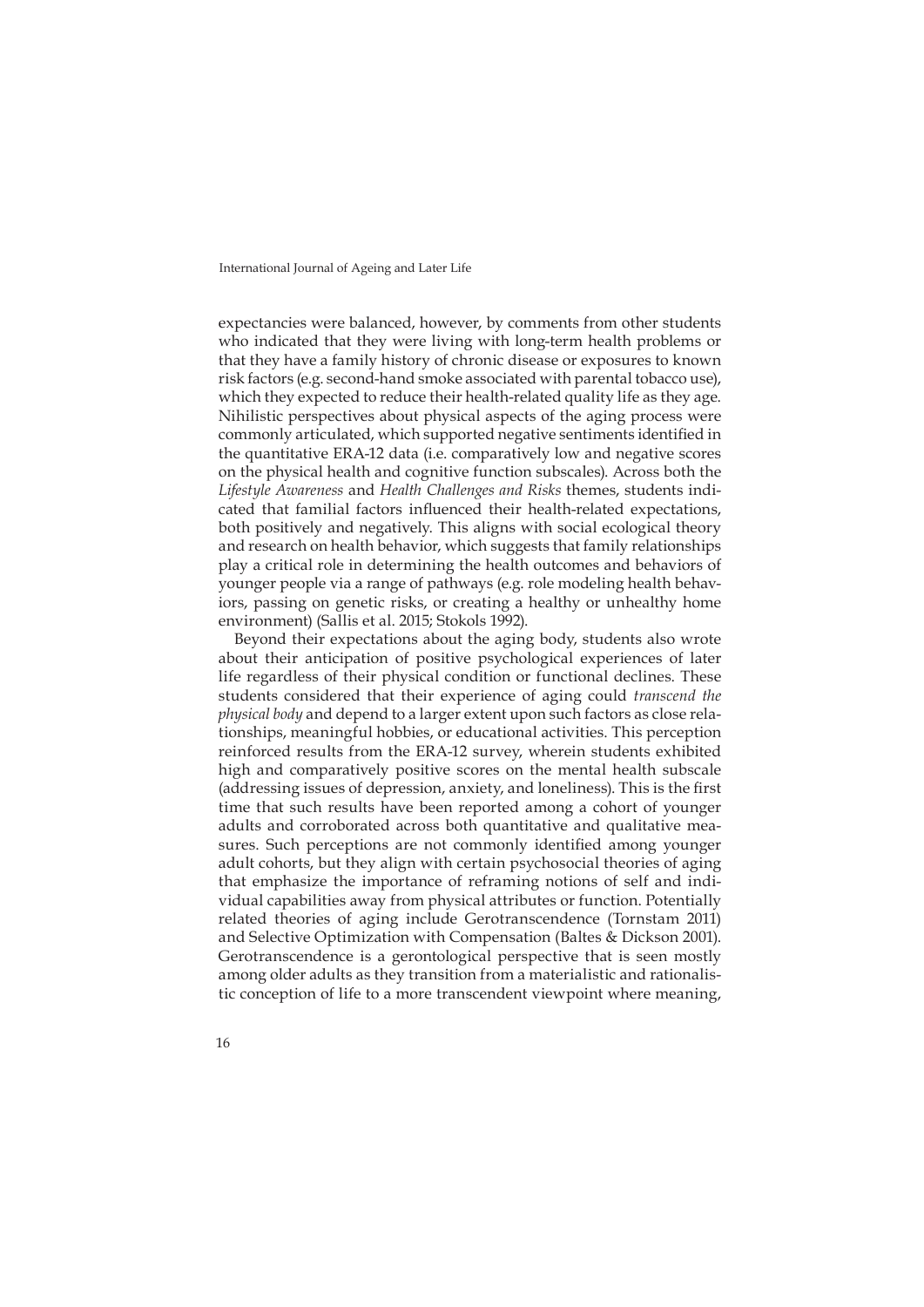relationships, and ego reduction become more important in daily life (Tornstam 2011). Selective Optimization and Compensation posits that successful adaptations to aging rely on accepting the limits of physical and mental resources, while reallocating personal resources and capacities in the pursuit of other meaningful goals (e.g. selecting social or educational opportunities due to functional losses and committing more personal resources to the pursuit of adapted or new interests that align with these selections) (Baltes & Dickson 2001). In support of both perspectives, students wrote about reorienting behaviors and interests to better accommodate expected functional or health declines, for example, optimizing one's time and energy on less demanding hobbies, learning opportunities, or relationships following some anticipated physical or cognitive declines. Thus, it appears that even with expectations for declining physical or cognitive function, younger adults in Japan are able to conceptualize a meaningful and rewarding experience of later life that is supportive of their mental health. Such perspectives hold promise for gerontological courses or life course health promotion strategies that seek to facilitate age positive views about the experience of growing older in developed societies.

# *Limitations and Future Research*

While the present sample was not large enough to permit generalizability beyond the target site, the pattern of ERA-12 results (particularly the overall score) corresponds closely with international studies involving other age and regional cohorts. A larger follow-up study should be undertaken with a representative sample of younger adults from Japan, which could include the development and application of a validated Japanese-language version of the ERA-12 (which does not currently exist). Considering our unique findings for comparatively high and positive expectations for mental health and qualitative results concerning the transcendence of bodily challenges, follow-up qualitative studies of younger adults' perceptions about mental health and aging in Japan may be useful. For example, it may be helpful for future research to pose questions about how Japanese society potentially supports psychological adjustment to old age and whether there are any unique protective factors related to lifestyle or culture. Finally, as international administration of the ERA-12 expands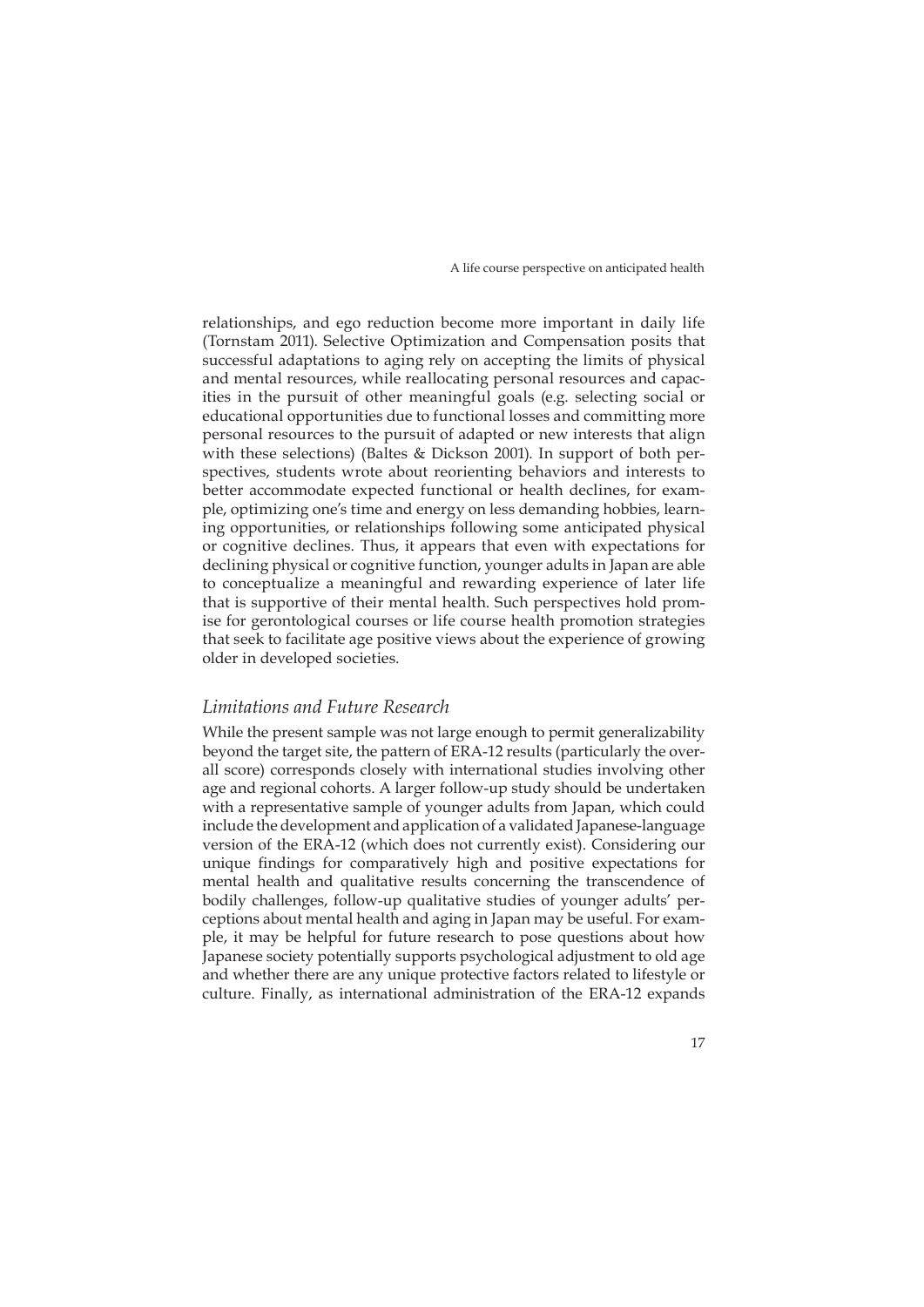to different age and ethnic cohorts, it may be appropriate to conduct a meta-analysis to examine absolute differences in effects across diverse groups once an adequate quantum of data is available. If such differences are verified via meta-analysis (in relation to expectations about physical, mental, and cognitive health), it would provide powerful rationale for further global targeting or refinement of gerontological education and public health marketing strategies.

# *Implications for Health Promotion and Gerontological Education*

Gerontological education and health promotion in aging societies like Japan should include content on experiences of aging from a number of perspectives, including physical, cognitive, and mental health. Considering the comparatively low and negative expectations concerning physical and cognitive health reported in the present study (and some other international reports), it is advisable to include balanced content about the physiological capacities and potential of older adults as related to the concept of normal aging. It is well known, for example, that major cognitive decline in later life is related to disease processes (such as Alzheimer's Disease), rather than changes attributable to normal aging (Andersen-Ranberg et al. 2001). The promotion of lifelong health in Japan among younger cohorts should also demonstrate evidence for the connection between lifestyle behaviors and reduced risk of chronic disease, disability, and frailty, which has been well established in the international literature (Chodzko-Zajko et al. 2009; Fries et al. 2011). While many students are aware of this connection, others hold negative and nihilistic views about aging and their future health state based on their present and familial experiences, which should be challenged through education. A focus on emotional and mental health should also support a holistic and transcendent view of aging, which emphasizes how later life can be a positive experience even in the context of declining or changing health.

# Corresponding Author

*Michael Annear*, Faculty of Sport Sciences, Waseda University, 2-7-5 Higashi-Fushimi, Tokyo 202-0021, Japan. Email: [annear@aoni.waseda.jp.](mailto:annear@aoni.waseda.jp)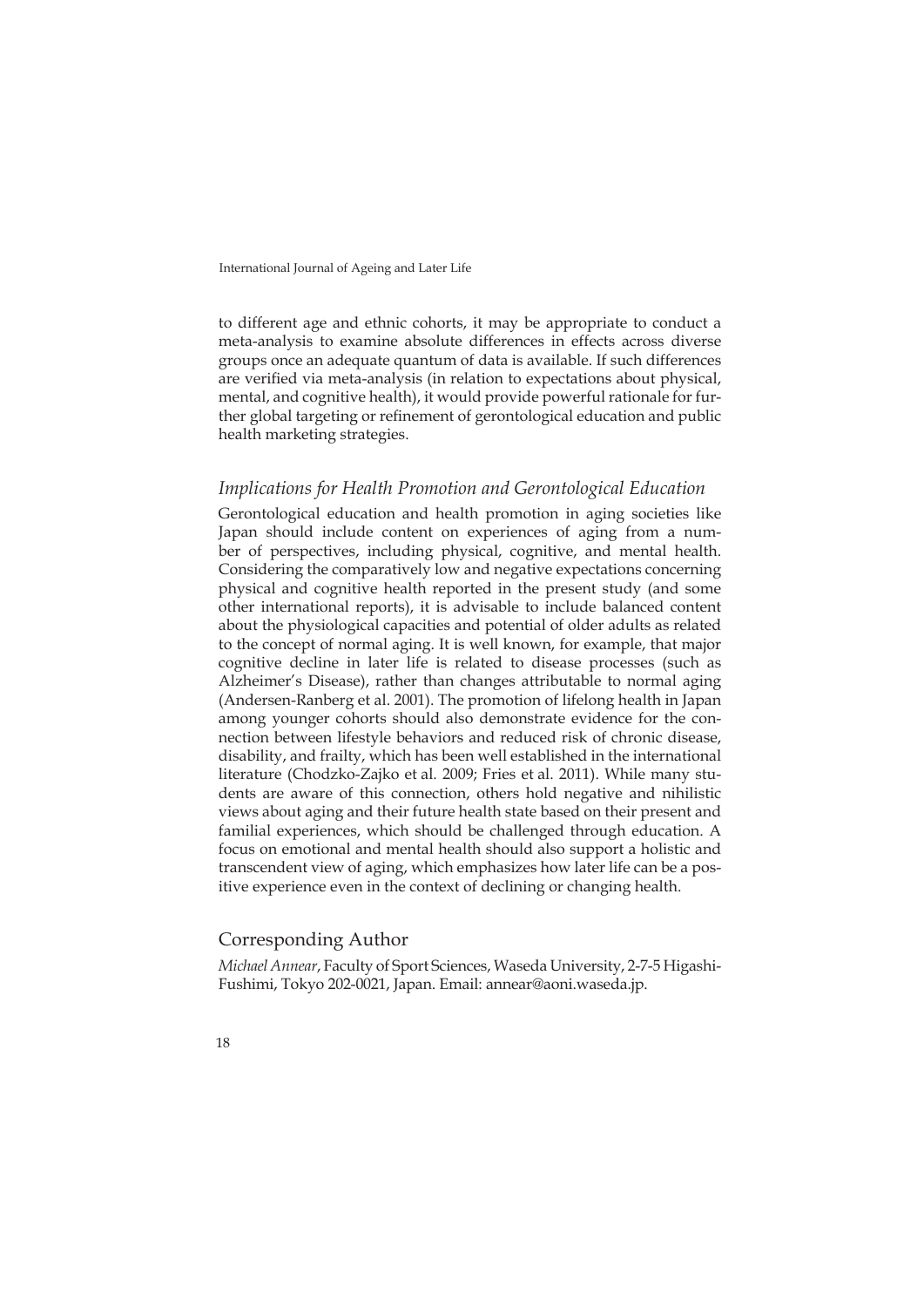# References

- Andersen-Ranberg, K., Vasegaard, L. & Jeune, B. (2001). Dementia is not inevitable: A population-based study of Danish centenarians. *The Journals of Gerontology Series B: Psychological Sciences and Social Sciences*  56(3): 152–159. doi: 10.1093/geronb/56.3.P152
- Annear, M. & Lucas, P. (2018). Dementia in a regional hospital setting: Contextual challenges and barriers to effective care. *International Journal of Ageing and Later Life* 12(1): 91–119. doi: 10.3384/ijal.1652-8670.17344
- Baltes, B. & Dickson, M. (2001). Using life-span models in industrial-organizational psychology: The theory of selective optimization with compensation. *Applied Developmental Science* 5(1): 51–62. doi: 10.1207/S1532480XADS0501\_5
- Barker, M., O'Hanlon, A., McGee, H. M., Hickey, A. & Conroy, R. M. (2007). Cross-sectional validation of the aging perceptions questionnaire: A multidimensional instrument for assessing self-perceptions of aging. *BMC Geriatrics* 7(9): 1–13. doi: 10.1186/1471-2318-7-9
- Bengtson, V. L. & Allen, K. R. (2009). The life course perspective applied to families over time. In P. Boss, W. Doherty, R. La Rossa, W. Schumm & S. Steinmetz (eds.), *Sourcebook of Family Theories and Methods* (pp. 469–504). New York: Springer.
- Beser, A., Kucukguclu, O., Bahar, Z. & Akpinar, B. (2012). Study of validity and reliability of the scale regarding the expectations about aging. *HealthMed* 6(9): 3107–3112.
- Chodzko-Zajko, W. J., Proctor, D. N., Singh, M. A. F., Minson, C. T., Nigg, C. R., Salem, G. J. & Skinner, J. S. (2009). Exercise and physical activity for older adults. *Medicine & Science in Sports & Exercise* 41(7): 1510–1530. doi: 10.1249/MSS.0b013e3181a0c95c
- Creswell, J. W. & Creswell, J. D. (2017). *Research Design: Qualitative, Quantitative, and Mixed Methods Approaches.* Thousand Oaks: Sage Publications.
- Davis, M. M., Bond, L. A., Howard, A. & Sarkisian, C. A. (2011). Primary care clinician expectations regarding aging. *The Gerontologist* 51(6): 856–866. doi: 10.1093/geront/gnr017
- Faudzi, F. N. M., Armitage, C. J., Bryant, C. & Brown, L. J. (2019). A systematic review of the psychometric properties of self-report measures of attitudes to aging. *Research on Aging* 41(6): 549–574. doi: 10.1177/ 0164027518825117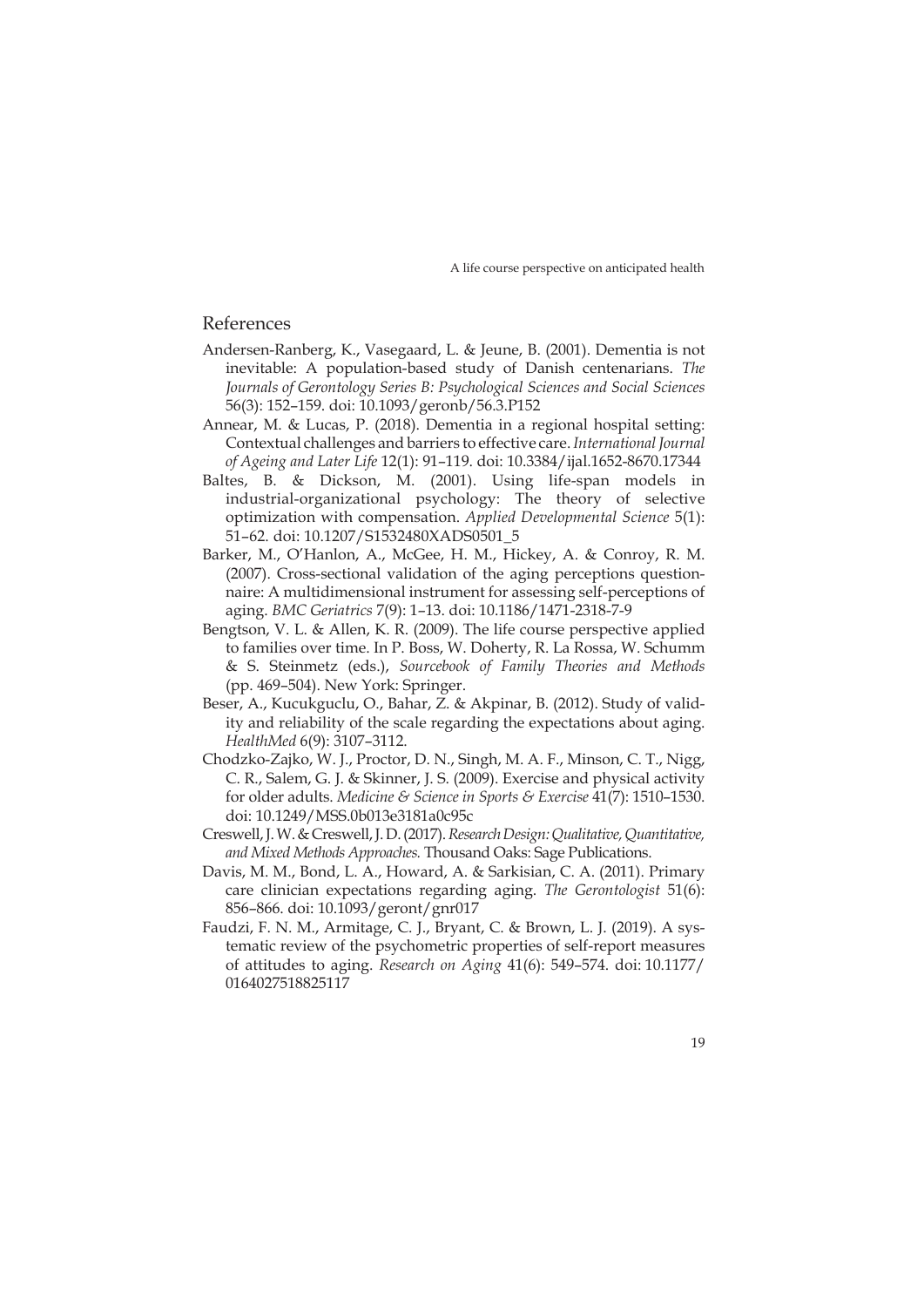- Fries, J. F., Bruce, B. & Chakravarty, E. (2011). Compression of morbidity 1980–2011: A focused review of paradigms and progress. *Journal of Aging Research* 2011: 1–10. doi: 10.4061/2011/261702
- Hashimoto, K. (2017). Japan's "super global universities" scheme: Why does the number of "foreign" students matter? In A. Ata, L. Tran & I. Liyanage (eds.), *Educational Reciprocity and Adaptivity* (pp. 25–44). New York: Routledge.
- Herman, D. R., Baer, M. T., Adams, E., Cunningham-Sabo, L., Duran, N., Johnson, D. B. & Yakes, E. (2014). Life course perspective: Evidence for the role of nutrition. *Maternal and Child Health Journal* 18(2): 450–461. doi: 10.1007/s10995-013-1280-3
- Hirvensalo, M. & Lintunen, T. (2011). Life-course perspective for physical activity and sports participation. *European Review of Aging and Physical Activity* 8(1): 13–22. doi: 10.1007/s11556-010-0076-3
- Holroyd, A., Dahlke, S., Fehr, C., Jung, P. & Hunter, A. (2009). Attitudes toward aging: Implications for a caring profession. *Journal of Nursing Education* 48(7): 374–380. doi: 10.3928/01484834-20090615-04
- Iwasaki, M. & Jones, J. A. (2008). Attitudes toward older adults: A reexamination of two major scales. *Gerontology & Geriatrics Education* 29(2): 139–157. doi: 10.1080/02701960802223209
- Japan Student Services Organization. (2019). *Results of an Annual Survey of International Students in Japan 2018*. Tokyo: JASSO.
- Joshi, V. D., Malhotra, R., Lim, J. F., Ostbye, T. & Wong, M. (2010). Validity and reliability of the expectations regarding aging (ERA-12) instrument among middle-aged Singaporeans. *Annals of the Academy of Medicine Singapore* 39(2): 394–398.
- Karmali, K. & Lloyd-Jones, D. (2013). Adding a life-course perspective to cardiovascular-risk communication. *Nature Reviews Cardiology* 10(2): 111. doi: 10.1038/nrcardio.2012.185
- Kessler, R. C., Birnbaum, H. G., Shahly, V., Bromet, E., Hwang, I., McLaughlin, K. A., Sampson, N., Andrade, L. A., De Girolamo, G., Demyttenaere, K., Haro, J. M., Karam, A. N., Kostyuchenko, S., Kovess, V., Lara, C., Levinson, D., Matschinger, H., Nakane, Y., Browne, O., Ormel, J., Posada-Villa, J., Sagar, R., Stein, D. J. (2010). Age differences in the prevalence and co-morbidity of DSM-IV major depressive episodes: Results from the WHO World Mental Health Survey Initiative. *Depression and Anxiety 27*(4): 351–364. doi: 10.1002/da.20634
- 20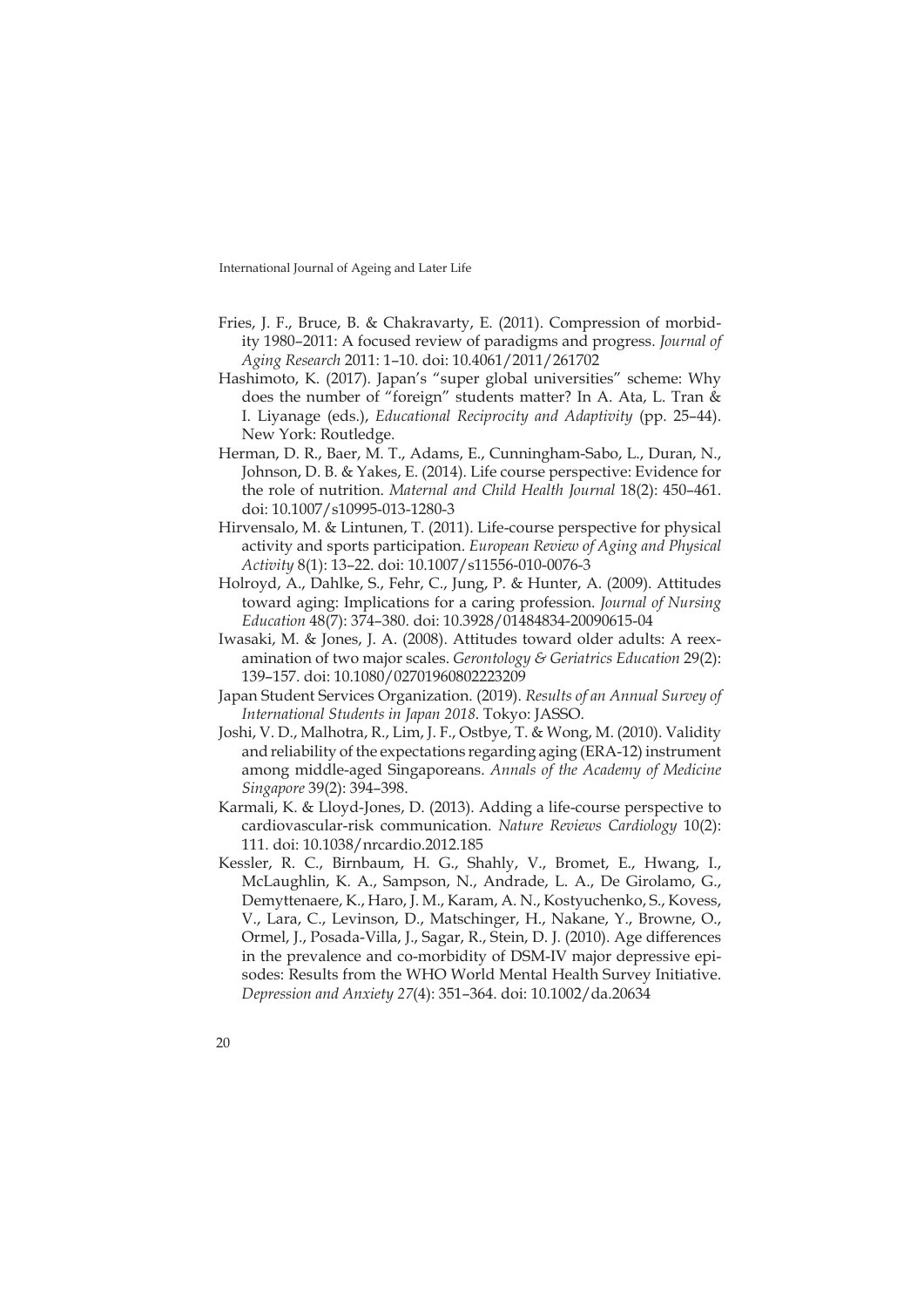- Kim, S. H. (2009). Older people's expectations regarding ageing, healthpromoting behaviour and health status. *Journal of Advanced Nursing*  65(1): 84–91. doi: 10.1111/j.1365-2648.2008.04841.x
- Kogan, N. (1961). Attitudes toward old people: The development of a scale and an examination of correlates. *Journal of Abnormal and Social Psychology* 62(1): 44. doi: 10.1037/h0048053
- Laidlaw, K., Power, M. & Schmidt, S. (2007). The Attitudes to Ageing Questionnaire (AAQ): Development and psychometric properties. *International Journal of Geriatric Psychiatry* 22(4): 367–379. doi: 10.1002/ gps.1683
- Lasher, K. P. & Faulkender, P. J. (1993). Measurement of aging anxiety: Development of the anxiety about aging scale. *International Journal of Aging and Human Development* 37(4): 247–259. doi: 10.2190/1U69-9AU2-V6LH-9Y1L
- Li, K., Cardinal, B. & Settersten, R. (2009). A life-course perspective on physical activity promotion: Applications and implications. *Quest* 61(3): 336–352. doi: 10.1080/00336297.2009.10483620
- Li, X., Lv, Q., Li, C., Zhang, H., Li, C. & Jin, J. (2013). The relationship between expectation regarding aging and functional health status among older adults in China. *Journal of Nursing Scholarship* 45(4): 328–335. doi: 10.1111/jnu.12036
- Löckenhoff, C. E., De Fruyt, F., Terracciano, A., McCrae, R. R., De Bolle, M., Costa, P. T., Aguilar-Vafaie, M. E., Ahn, C., Ahn, H., Alcalay, L., Allik, J., Avdeyeva, T. V., Barbaranelli, C., Benet-Martínez, V., Blatný, M., Bratko, D., Cain, T. R., Crawford, J. T., Lima, M. P., Yik, M. (2009). Perceptions of aging across 26 cultures and their culture-level associates. *Psychology and Aging* 24(4): 941–954. doi: 10.1037/a0016901
- Lofland, J., Snow, D., Anderson, L. & Lofland, L. (2006). *Analyzing Social Settings: A Guide to Qualitative Observation and Analysis*. Belmont: Wadsworth Inc.
- Lynch, J. & Smith, G. D. (2005). A life course approach to chronic disease epidemiology. *Annual Review of Public Health* 26: 1–35. doi: 10.1146/ annurev.publhealth.26.021304.144505
- Matsushita, Y., Yoshiike, N., Kaneda, F., Yoshita, K. & Takimoto, H. (2004). Trends in childhood obesity in Japan over the last 25 years from the national nutrition survey. *Obesity Research* 12(2): 205–214. doi: 10.1038/ oby.2004.27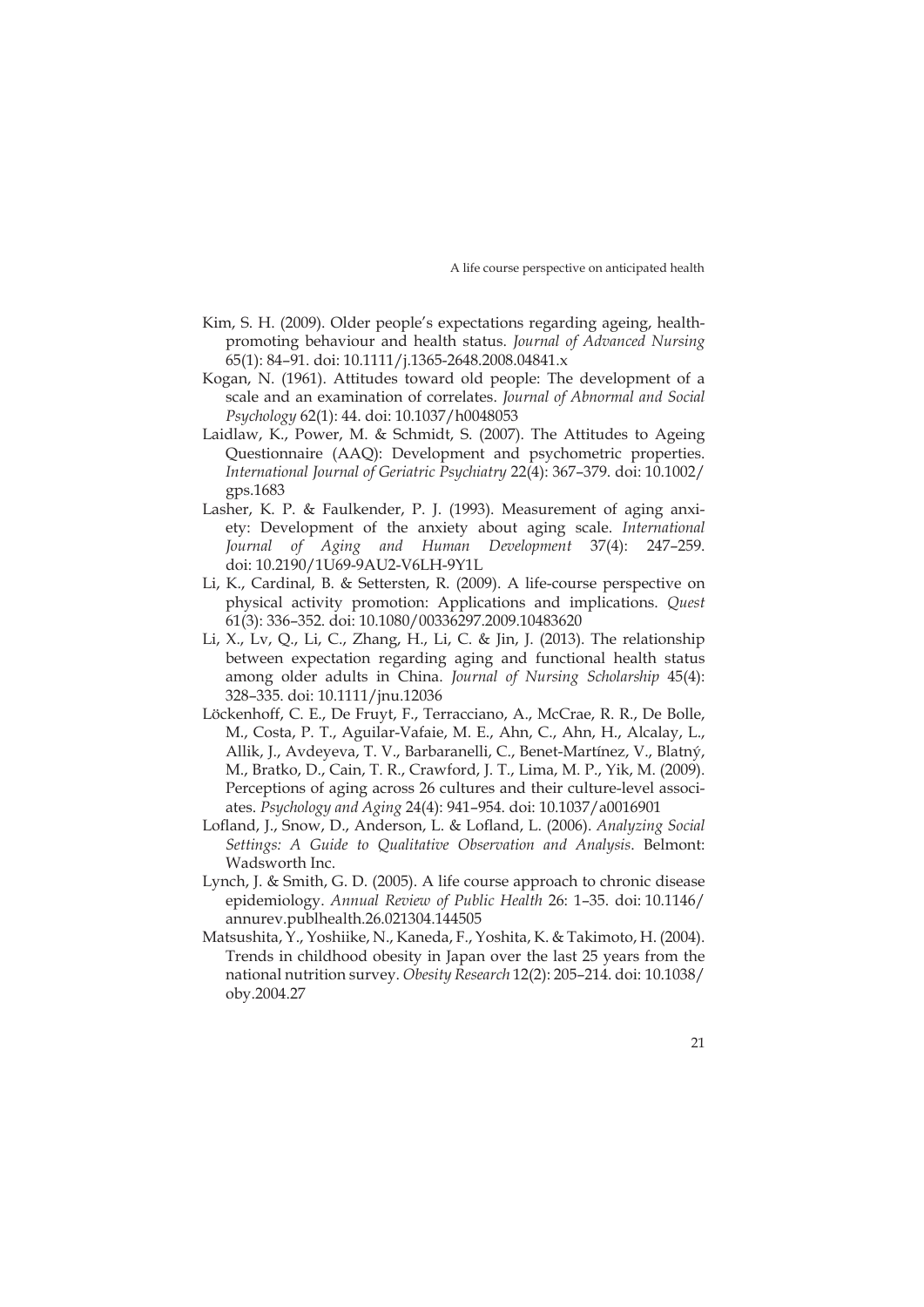- Menkin, J. A., Guan, S.-S. A., Araiza, D., Reyes, C. E., Trejo, L., Choi, S. E., Willis, P., Kotick, J., Jimenez, E., Ma, S. (2017). Racial/ethnic differences in expectations regarding aging among older adults. The Gerontologist 57(2): 138–148. doi: 10.1093/geront/gnx078
- Muramatsu, N. & Akiyama, H. (2011). Japan: Super-aging society preparing for the future. *The Gerontologist* 51(4): 425–432. doi: 10.1093/geront/gnr067
- National Institute for Population and Social Security Research. (2017). *Population Projections for Japan: 2016–2065*. Tokyo: NIPSSR.
- Rosencranz, H. A. & McNevin, T. E. (1969). A factor analysis of attitudes toward the aged. *The Gerontologist* 9(1): 55–59. doi: 10.1093/ geront/9.1.55
- Rupp, D. E., Vodanovich, S. J. & Credé, M. (2005). The multidimensional nature of ageism: Construct validity and group differences. *Journal of Social Psychology* 145(3): 335–362. doi: 10.3200/SOCP.145.3.335-362
- Sallis, J. F., Owen, N. & Fisher, E. (2015). Ecological models of health behavior. In K. Glanz, B. Rimer & K. Viswanath (eds.), *Health Behavior and Health Education: Theory, Research, and Practice* (pp. 465–486). San Francisco, CA: Jossey-Bass.
- Sarkisian, C. A., Steers, W. N., Hays, R. D. & Mangione, C. M. (2005). Development of the 12-item expectations regarding aging survey. *The Gerontologist* 45(2): 240–248. doi: 10.1093/geront/45.2.240
- Silver, M. P., Warrick, N. I. & Cyr, A. (2016). Student expectations about mental health and aging. *Gerontology & Geriatrics Education* 37(2): 185– 207. doi: 10.1080/02701960.2015.1005288
- Stokols, D. (1992). Establishing and maintaining healthy environments: Toward a social ecology of health promotion. *American Psychologist*  47(1): 6–22. doi: 10.1037/0003-066X.47.1.6
- Tomkinson, G. R., Lang, J. J. & Tremblay, M. S. (2019). Temporal trends in the cardiorespiratory fitness of children and adolescents representing 19 high-income and upper middle-income countries between 1981 and 2014. *British Journal of Sports Medicine* 53(8): 478–486. doi: 10.1136/ bjsports-2017-097982
- Tornstam, L. (2011). Maturing into gerotranscendence. *Journal of Transpersonal Psychology* 43(2): 166–180.
- Torrance, H. (2012). Triangulation, respondent validation, and democratic participation in mixed methods research. *Journal of Mixed Methods Research* 6(2): 111–123. doi: 10.1177/1558689812437185
- $22$